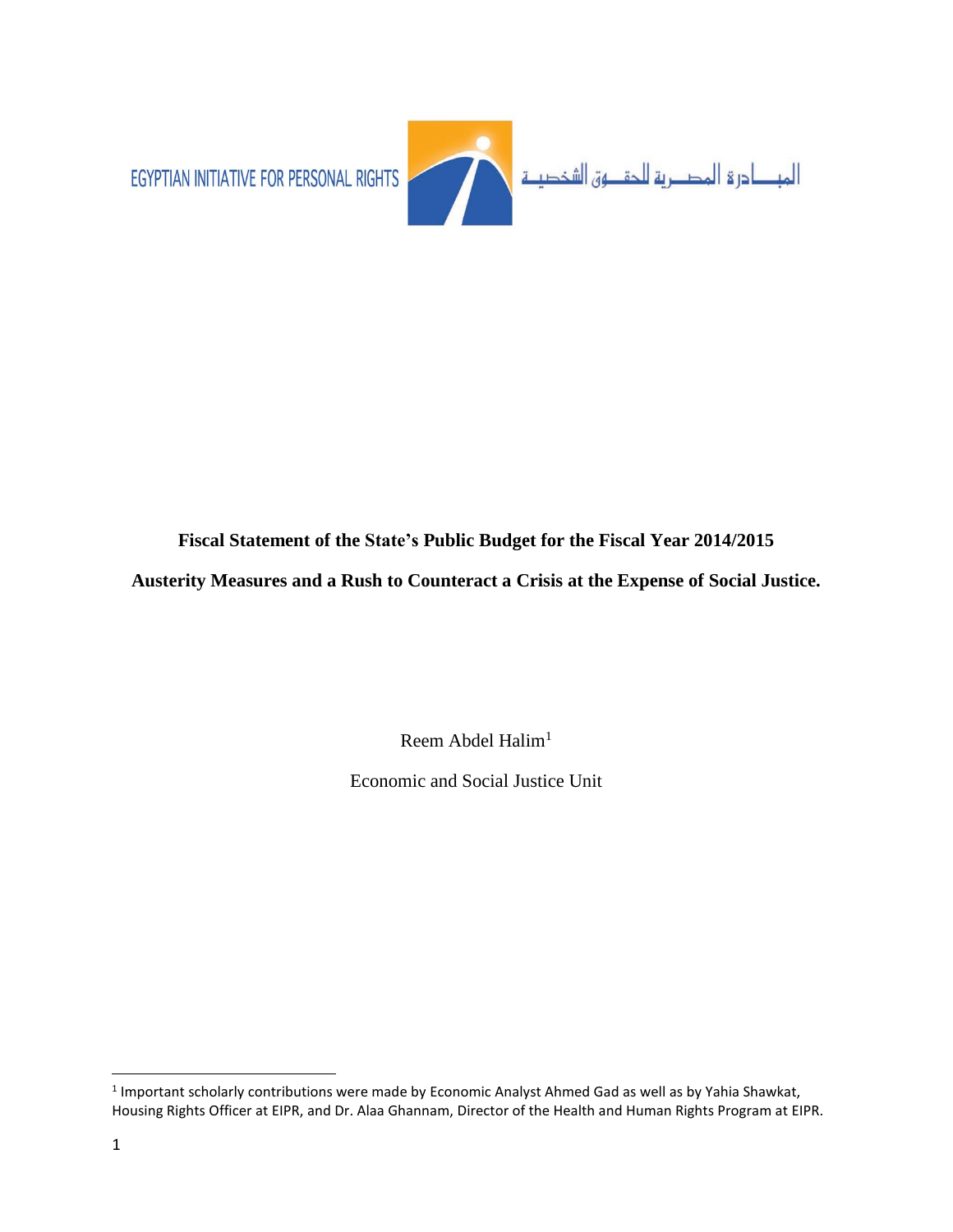### **Introduction:**

The state's public budget in Egypt suffers from fundamental problems related to transparency in terms of its structure, preparation, and implementation. In terms of its structure, the budget is made up of items which are not linked to measurable objectives, thus rendering it difficult to assess the costs of these items in terms of the outputs of expenditures. The budget further contains many items for which it is impossible to follow the actual spending going to them even when final fiscal statements are issued. In terms of its preparation, the budget is essentially drafted by the executive bodies in the absence of public participation. Indeed, the budget is prepared through negotiations between the various ministries over the allocation of money, rather than by society according to the basic needs it identifies and spending priorities ranked accordingly. The result is a seriously flawed concept of spending priorities which does not correspond to the actual needs of different local communities and which, consequently, will not be effective in solving the problems facing society. This is particularly problematic due to the current total absence of any effective tools to increase society's ability to evaluate this effectiveness after the money allocated by the budget has been spent.

The fiscal statement on the state budget for FY2014/2015 is laden with problems related to transparency, some of which have been inherited from the past and some of which stem from the circumstances in which this budget has been issued. Indeed, the budget was issued in the total absence of a parliament or any other mechanism for public oversight and participation, despite the budget's inclusion of measures which carry the most serious repercussions for the Egyptian economy seen in decades.

The fiscal statement on the state budget for FY2014/2015, along with the measures that accompany it in terms of taxes and ending subsidies, comes as a hasty reaction by the government to tackle the growing budget deficit. According to the fiscal statement, the structural deficit as a percentage of GDP could have grown to 15.8% by the end of FY2013/2014 if it were not for a number of cash and in-kind grants.<sup>2</sup> The availability of these grants kept this percentage to 12% as of the end of FY2013/2014, yet this deficit was reflected in the rise of public debt as a percentage of GDP to 93.6% by the end of FY2013/2014.

The fiscal statement specifies targeting an increase in the real growth rate from 2.2% in FY2013/2014 to 3.2% in FY2014/2015 – despite predictions of increased inflation – in order to increase employment rates and recover from the current recession. In addition, the fiscal statement also specifies targeting a reduction in the budget deficit as a percentage of GDP in FY2014/2015, such that it does not exceed 10%. This is lower than the estimates included in the initial draft of the budget, presented late last May, which targeted a deficit equal to 12% of GDP. Thus, the value of the deficit was reduced from about 288 billion EGP in the initial draft budget to not more than 240 billion EGP in the final budget for FY2014/2015.

 $\overline{\phantom{a}}$ <sup>2</sup> Calculated by deducting the impact of any non-recurring expenditures.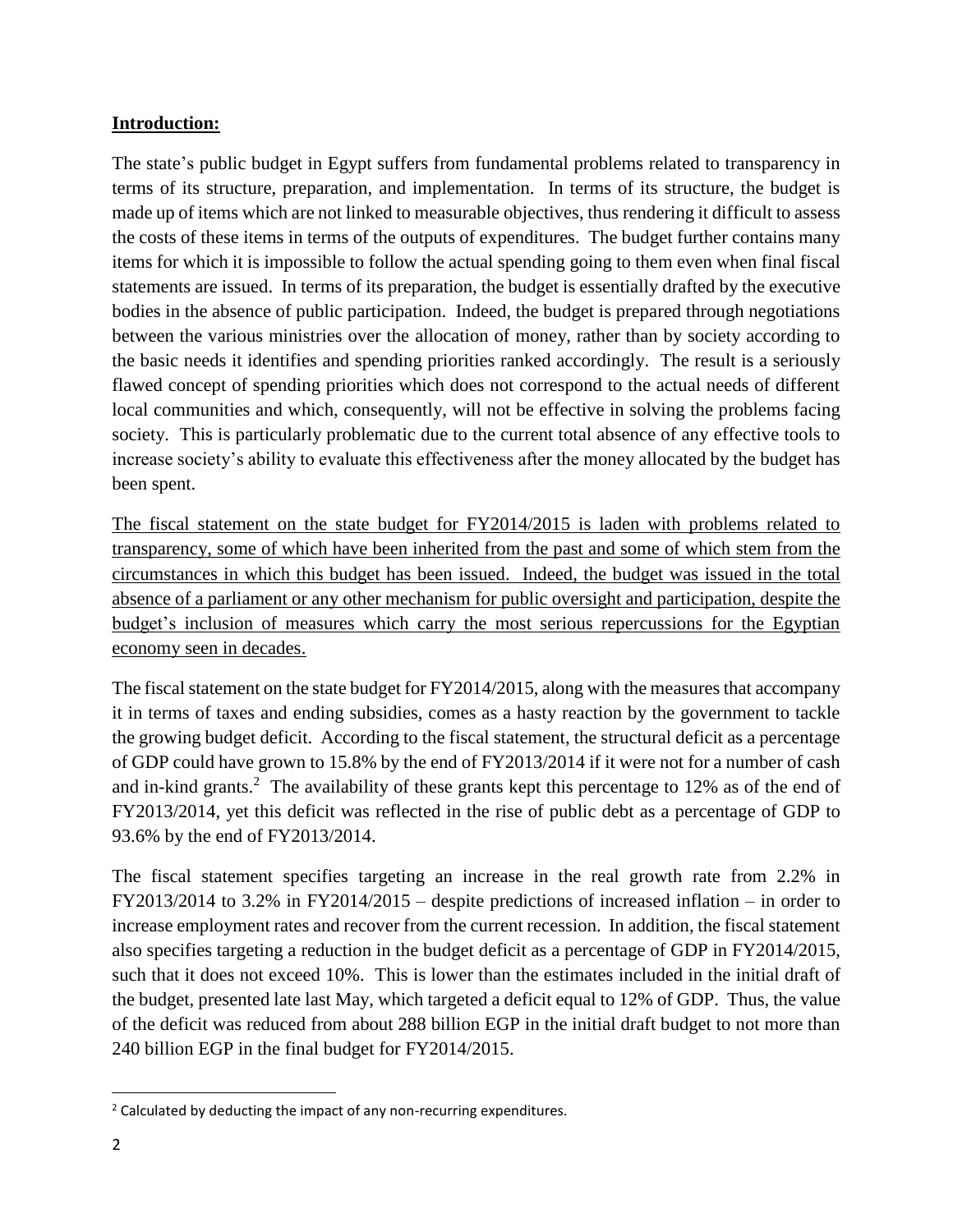Maintaining the deficit at or below 10% of GDP was the central focus of the fiscal statement in many ways. Despite listing many economic objectives, only the goal of reducing the deficit was reflected in all of the policies and financial estimates. The fiscal statement laid out the decision to take a set of structural measures over three years, beginning in FY2014/2015 and ending in FY2016/2017, with the goal of maintaining the deficit as a percentage of GDP to around 10%. It further made clear that without these structural measures, the deficit as a percentage of GDP would have risen to 14.5% in FY2014/2015.

The dangerous economic repercussions of a widening budget deficit and growing public debt cannot be denied. At the same time, however, two issues cannot be ignored: First, the structural flaws in the public budget limit most spending to three areas: wages; interest paid on debt, which increases as the public deficit itself widens; and subsidies, for which there is no alternative system in place to limit worsening poverty, albeit partially. Further structural flaws in the public budget restrict state revenues to sales taxes and employment taxes, and together these flaws produce a continuous deficit. Yet it is unacceptable that measures to tackle this deficit should constantly come at the expense of the poor. Second, neither the severity of the budget deficit nor "safe limits" for this deficit can be measured as absolute numbers without also thinking about how to deal with the repercussions of reducing the deficit to the exclusion of other objectives. Nor should a reduction of the deficit be sought without considering the components of state expenditures and their effectiveness at bringing about equitable growth, achieving social justice, and fulfilling citizens' rights to high-quality public services. Alternative ways to stimulate the economy must also be considered, rather than solely imposing severe austerity measures.

According to the fiscal statement, the package of reforms that led to a lessening of the expected deficit in the public budget did take into account the goals of achieving social justice, increasing rates of economic growth and employment, and ensuring cross-generational justice by limiting the rise of public debt. This requires examination and an analysis of the distribution of expenditures and revenue and of the measures included in this package of reforms, seen by both sides from the perspective of economic and social justice. In this case, the analysis focuses on those who primarily bear the consequences of the financial crisis and of the measures taken to address it. It ends by presenting a set of comments and recommendations aiming to spur further discussion about alternative ways to reduce the budget deficit which would be less prejudiced against the poor.

# **First: Projected Revenues and Their Sources:**

The fiscal statement established the target of raising the value of total revenues from around 507 billion EGP in FY2013/2014 to 548.6 billion EGP in FY2014/2015, an increase of about 42 billion EGP.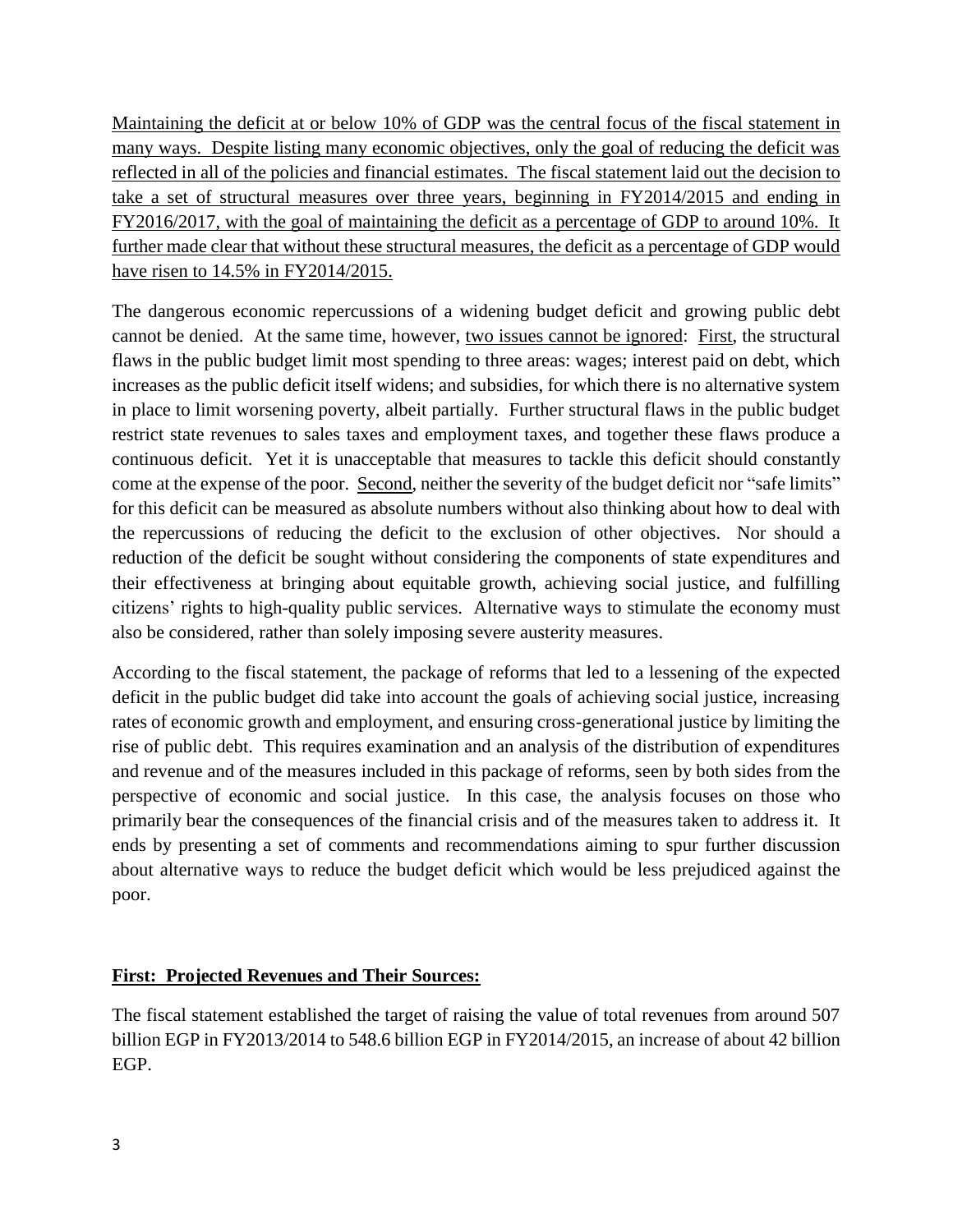It should be noted that the target value of revenues in the absence of the structural reforms included in the framework of a three-year program was estimated to be around 476 billion EGP. This means that the structural reform package which begins this year will increase revenues by about 72 billion EGP.

The revenues projected by the fiscal statement also represent <u>an increase of an estimated 31 billion</u> EGP from the initial draft budget for FY2014/2015, which was presented late last May and estimated revenues to be around 517 billion EGP.

This means that the budget was drafted after adding both the impact of the structural reforms and the impact of the new austerity measures, seeking to further increase revenues following the issuance of the initial announcement of the budget.

With the projected decline of foreign assistance, the fiscal statement included a set of measures aimed at increasing revenues. The issuance of this statement was also accompanied by a number of tax amendments and additions. The most important components of the plan to increase revenues are as follows:

- An increase of the annual income tax on individuals and legal entities whose annual income exceeds 1 million EGP, according to Law no. 44/2014.
- The imposition of a new tax on capital gains and dividends, according to Law no. 53/2014.
- A number of amendments to Law no. 91/2005 on income taxes, according to Law no. 53/2014. The most important of these amendments is the imposition of an annual tax on the total net income of resident individuals according to their realized income earned either in Egypt or abroad if Egypt is a center of their commercial, industrial, or professional activities. The tax also applies to the income of individuals who are not residents of Egypt according to their realized income in Egypt. Taxes are also imposed on the net income of liberal professions and other non-commercial professions pursued independently by the taxpayer and in which the fundamental element is labor; on the income received by the holders of intellectual property rights from the sale or use of these rights, whether in Egypt or abroad; and on any revenue from any profession or activity not previously stipulated in Article 6 of Law no. 91/2005, as amended. Also added were new conditions on the application of exemptions of workers' contributions to private and life insurance funds stipulating that the amount exempted shall not exceed 15% of the net revenue or 10,000 EGP, whichever amount is less, and specifying the inadmissibility of repeated exemptions and premiums.
- Measures to counter tax evasion and harsher penalties for tax evasion.
- Application of the law on property taxes.
- A shift from a sales tax to a value-added tax (VAT).
- Issuance of a law on mines and quarries which includes regulation of private sector participation in this field and increases the yearly fee for licenses to search, protect, and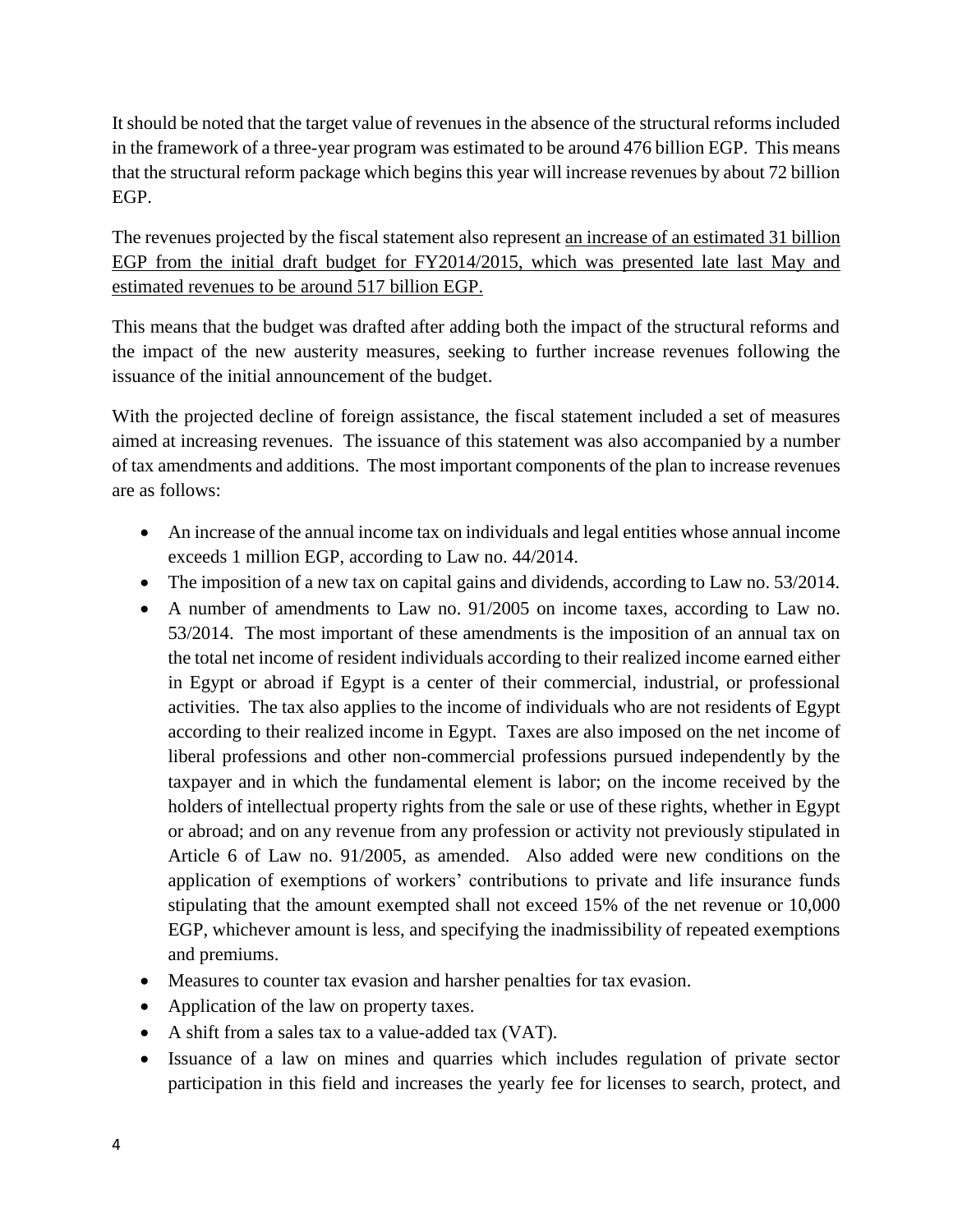exploit, in addition to the imposition of royalties on annual production, according to the type of material being mined.

In reviewing the expected distribution of revenues from taxes of all forms, we see from the fiscal statement that tax revenue as a percentage of GDP is expected to see a slight increase from estimates of about 14.2% for FY2013/2014 only to about 15.2% in the public budget for FY2014- 2015. This is due to the weak rates of economic growth that are expected despite efforts to increase this growth. In terms of value, an increase in tax revenues from 287 billion EGP predicted by the end of FY2013/2014 to 364 billion EGP in the budget for FY2014/2015 is targeted, an increased value of 77 billion EGP.

The table below displays the most significant items for the increase in tax revenue expected for FY2013/2014:

| <b>Title</b>                                            | <b>Estimated increase from</b><br>predictions for FY2013/2014<br>(billions EGP) |
|---------------------------------------------------------|---------------------------------------------------------------------------------|
| Sales tax                                               | 26.5                                                                            |
| Taxes on companies (other than<br>economic authorities) | 16.6                                                                            |
| Customs taxes                                           | 3.6                                                                             |
| Capital gains taxes                                     | 2.7                                                                             |
| Taxes on industrial and commercial<br>activities        | 2.6                                                                             |
| Taxes on professional activities<br>other than trade    | 2.2                                                                             |
| <b>Employment taxes</b>                                 | 1.8                                                                             |
| Stamp tax                                               | 1.4                                                                             |
| Real estate tax                                         | 0.3                                                                             |
| Other                                                   | 0.2                                                                             |

**Source**: Researchers' calculations based on data from the fiscal statement on the state budget for FY2014/2015.

Despite some expected increases in revenues from direct taxes, the budget's structure has not changed, with the General Petroleum Corporation maintaining its share of over 26% of the revenues from direct taxes, the Suez Canal maintaining 7%, and over 9% coming from taxes on treasury bills and bonds. This leads to a fundamental dependence on indirect taxes.

We can note from the above table that the greatest amount of the planned increase in tax revenues from the values predicted for the end of FY2013/2014 depends on sales tax, or VAT if a shift is made to that. Next come corporate taxes, the estimated increase of which raises many doubts,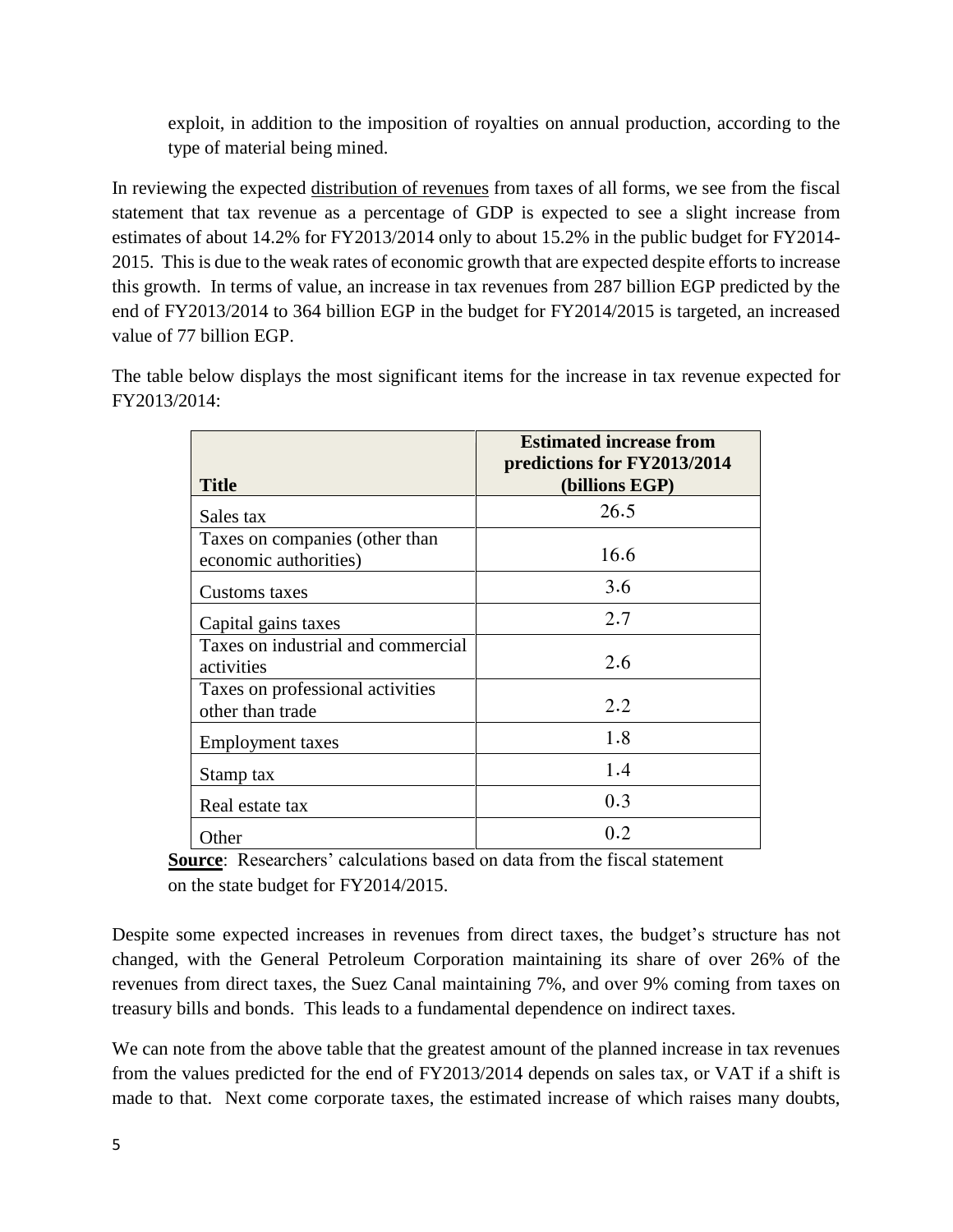particularly as this increase was estimated to exceed 37.6 billion EGP in the budget for FY2013/2014, yet it will not have reached more than 31.8 billion EGP by the end of the fiscal year, according to current predictions.

In terms of social justice, sales taxes continue to make up the fundamental basis for eliminating the budget deficit, as was demonstrated above. This was quickly reflected in the issuance of Law no. 58/2014 to adjust the sales tax on certain commodities, namely alcohol and tobacco. As is commonly known, sales tax – as a form of indirect taxation – is paid by consumers of all different income levels (albeit to varying degrees depending on the nature of the commodity and the price of the tax). As such, sales taxes are least able to address social inequalities.

When the temporary income tax was applied to those whose income exceeds 1 million EGP, according to Law no. 44/2014, the law overlooked the segment of people whose incomes equal 1 million EGP or less. As such, the law was only applied to the income value above 1 million. Moreover, the law itself states that the taxpayer may "request to use the revenue of this tax to fund one or more service projects, as defined by a decree issued by the minister of finance in coordination with the ministers responsible for planning in the areas of education, health, housing, infrastructure, and other areas of service." This provision provides a major loophole which allows for the evasion of all or part of this tax. From another perspective, the freedom of the taxpayer to choose how the revenue from this tax should be spent – rather than the financial authorities who are subject to societal oversight –renders this "tax" more like voluntary philanthropic spending than like a tax, which is understood as making up the income of the sovereign state. At the same time, the tax will not apply to those who enjoy tax exemptions on their commercial or industrial profits until the period of these exemptions ends.<sup>3</sup> All in all, the adjustments to the income tax do not indicate a trend toward establishing a clear structure for the imposition of a progressive tax.

In the absence of a parliament, the amendments to the income tax law as a whole were never subjected to societal debate, despite the fact that taxation is one of the most significant acts of sovereignty undertaken by the state, as well as one of the most important regulators of the relationship between the ruler and the ruled.

In contrast, the capital gains tax, included in Law no. 53/2014, stirred up much debate. This tax had become urgently needed due to both the growing lack of justice and the increasing budget deficit. Several attempts had been made to impose this tax since the January Revolution, two of which were defeated – the first under the first government of Essam Sharaf and the second under the government of Hisham Qandil.

The current government was determined, following social and political demands, to impose this tax despite the huge drop that hit the Egyptian stock market out of protest at the draft law containing this tax. The imposition of this tax, however, cannot be viewed in isolation from the direction taken by the government towards adopting measures aimed at reducing fuel subsidies

<sup>3</sup> http://www.mof.gov.eg/Arabic/MOFNews/Press/Pages/news-a-12-6-14.aspx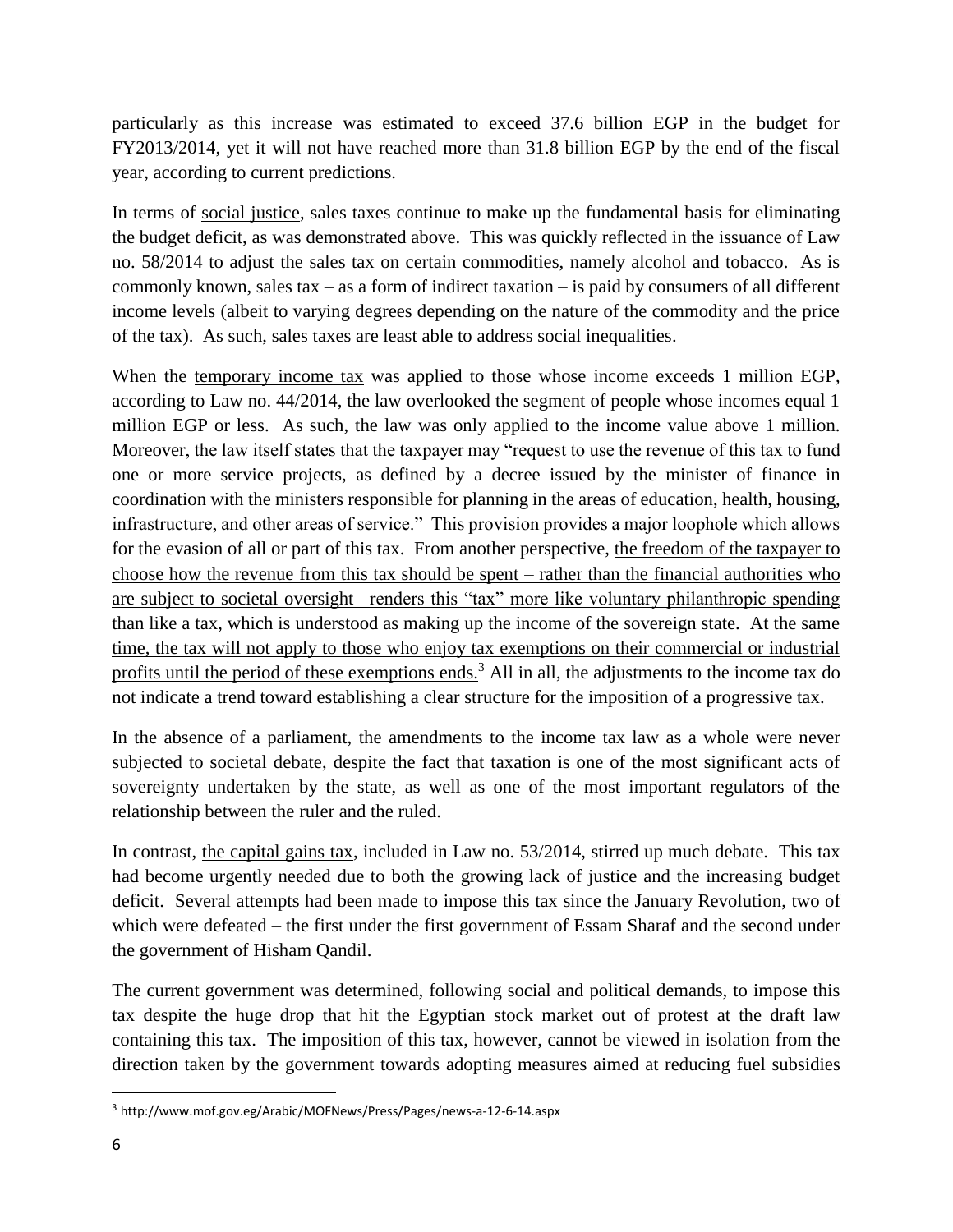and imposing taxes on cigarettes and alcohol, as well as potentially taking further measures during the current fiscal year such as moving to a value-added tax. Taken together, these measures would have an inflationary effect, which would profoundly impact the lower-income segments of the population. The imposition of capital gains taxes thus takes on great importance in order to better distribute the tax burden and justify difficult decisions related to reducing subsidies. The law thus fulfills a societal demand and is not undermined by the predicted low revenues, as they may be attributed to the limited market value of capital shares in the stock market - which is itself limited in comparison to the size of the economy and the state budget. Although the tax does not exceed 10%, the law – which we consider to be positive overall – did not escape the social biases in favor of businessmen, as is clearly seen in context of the following:

- In comparison to all of the segments of society which will be affected by all decisions made by the government, whether with regards to taxes or fuel prices, the stock market community enjoys the advantage of being able to negotiate and debate with the government following the angry reaction of those who deal in the stock exchange. This is because there are bodies and arrangements that represent the interests of the stock market community, which is limited in size in comparison to other classes and segments of society.
- Due to this ability to negotiate, representatives of the stock market made an important gain – the total exemption of dividend stocks from taxation, as such stocks would have been subject to taxation two years after the passage of the law, according to the original draft. This is particularly significant when taking into consideration that taxes and dividends, both monetary and in-kind, make up at least 50% of expected revenues and that dividends are more permanent and continuous as a source of taxation as compared with realized gains, which may vary greatly from year to year.
- The claim does not stand that capital gains taxes represent a balance in the distribution of the burden of austerity measures, as the stock market community has the benefit of being able to negotiate, as referred to above. Furthermore, those who deal in the stock exchange, whether individuals or firms, enjoy the ability to make use of the services of legal and accounting experts in order to reduce the taxes they owe within the framework of the law. For example, speculators will adjust their dealings on the basis of speeding up their sales of stocks which are rendering losses and maintain those stocks which are making profits, such that the effect of the real losses increases as compared to the real gains. Similarly, corporations will increase the distribution of dividends as stock rather than as cash in order to qualify for exemptions stipulated by the law. Such advantages are not available for the rest of the segments of society, which struggle under the weight of increased prices and have no recourse to safety nets.

In conclusion, even if the direction of the government towards decreasing the budget deficit through an economic policy of broadening the base of direct taxes and increasing gains taxes on some companies, as well as some taxes on high-income individuals and efforts to counter tax evasion, may be moving in a positive direction, it remains limited and fails to implement a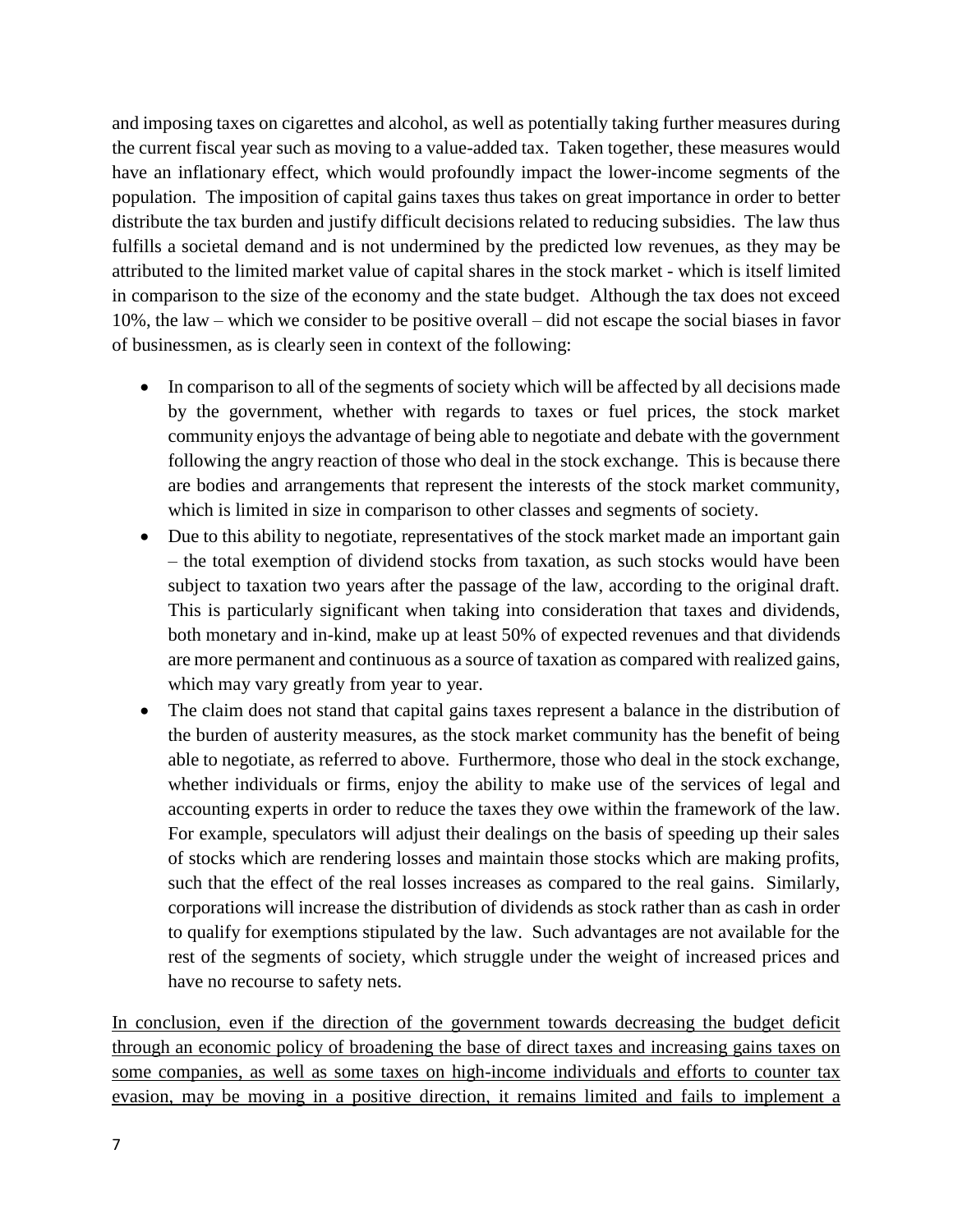progressive tax. Nor does it does include a fundamental change in tax policy, as it continues to defer to the economic interests related to those classes which enjoy a greater ability to influence policymakers.

#### **Second: Rationalization of Expenditures and Those Who Bear Them**

The fiscal statement establishes the target of a limited increase in total expenditures from 737 billion EGP expected by the end of FY2013/2014 to about 789 billion EGP in the budget for FY2014/2015, an increase of not more than 52 billion EGP. This represents a growth rate of 7.1%, which is a lower rate of increase in public expenditures as compared to recent years; in FY2012/2013 the growth rate of expenditures was 25% more than the previous year, and in FY2011/2012 this rate was 18% higher than in the previous fiscal year.

It should be noted that, according to the data provided in the fiscal statement, the estimated value of public expenditure, without adding the impact of the structural reforms – which take effect this year and will continue for the three years – would have reached some 827 billion EGP. This means that the reform package referred to in the fiscal statement is expected to reduce expenditures by 38 billion EGP, or 4.6%.

According to the press statement released by the Ministry of Finance in late May 2014 discussing initial indicators about the budget prior to any amendments, public expenditures were estimated at about 807 billion EGP. This means that the latest austerity measures are supposed to saved only about 18 billion EGP from being added to the deficit, a reduction of 2.2% from the initial estimate in the first version of the budget. This represents a savings rate estimated at about 6.3% of the value of the deficit, which was estimated to be about 288 billion EGP in the initial announcement of the budget at the end of May.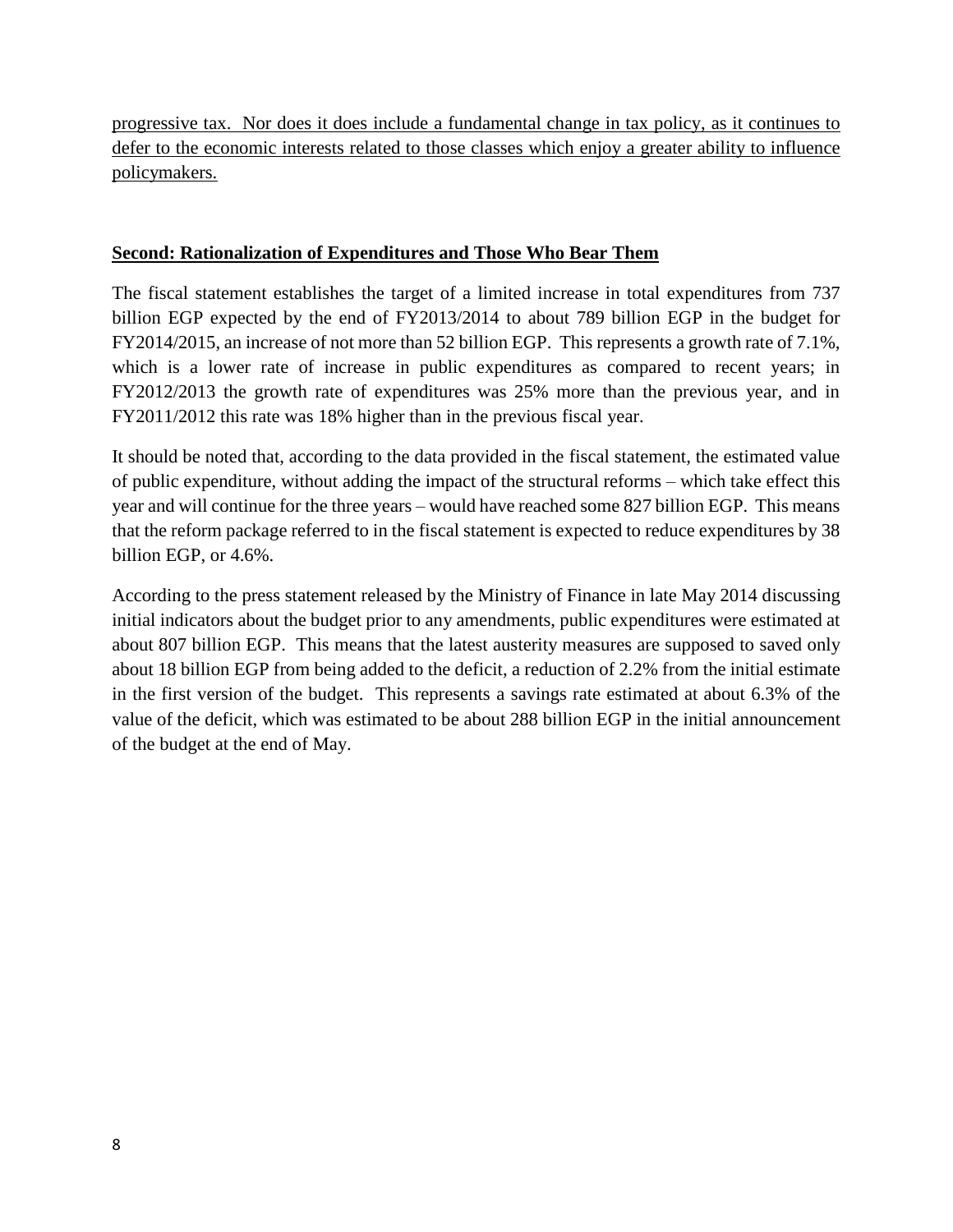| <b>Item</b>            | <b>Budget</b><br><b>FY2014/</b><br>2015 | <b>Estimated</b><br>FY2013/2014 | <b>Difference</b> |
|------------------------|-----------------------------------------|---------------------------------|-------------------|
| Wages and worker       |                                         |                                 |                   |
| compensation           | 207.2                                   | 180.0                           | 26.4              |
| Purchase of Goods and  |                                         |                                 |                   |
| <b>Services</b>        | 33.1                                    | 27.96                           | 5.1               |
| Interest payments      | 199                                     | 178.2                           | 20.8              |
| Subsidies, Grants, and |                                         |                                 |                   |
| Social Benefits        | 233.8                                   | 233.3                           | 0.5               |
| Other Expenses         | 49.06                                   | 38.4                            | 10.7              |
| Investments            | 67.2                                    | 78.4                            | $-11.2$           |

**Distribution of Expenditures (billions EGP)**

**Source:** Financial statement for the budget of FY2014/2015

The savings on expenditures came primarily from reviewing spending on subsidies to fix the total value of subsidies, grants, and social benefits at the level predicted for the end of FY2013/2014. This was essentially achieved by reducing subsidies on petroleum products from over 130 billion EGP predicted for the end of FY2013/2014 to around 100 billion EGP in the budget for FY2014/2015. At the same time, spending on social security pensions increased by about 5.7 billion EGP. Spending on electricity subsidies also rose by about 14 billion EGP to exceed 27 billion EGP in the budget for FY2014/2015, an increase which partially reflects the impact of the rise in the price of natural gas and other petroleum resources used to produce electricity, which made it necessary to come up with new arrangements on this matter.

At the same time, investments witnessed a notable reduction in order to make possible increased spending on interest payments, by about 21 billion EGP, and on wages, by about 26.4 billion EGP. In addition, the minimum wage continued to be applied, along with other measures including formalization of the status of contracted workers and a bonus established by Law no. 128/2009 of 10% added to the original salary at the beginning of July 2014.

In an attempt to limit increased spending on the item of wages, the fiscal statement announced the future governmental policy towards ending the inclusion of a special bonus to basic salaries every five years. Similarly, the tax exemption on **special** bonuses was removed, and a stop was put to new appointments to positions not officially covered in the budget. **These trends are not contributing to finding a fundamental remedy for the issue of wage distortion in Egypt. Rather, they are limited to the aim of ceasing future impact particularly due to the increased minimum wage set at the beginning of 2014 and do not follow structural reform of wages.**  At the same time, Law no. 63/2014 to set the maximum wage was also issued. Although it covered more of the various governmental bodies, if this law on the maximum wage is not actively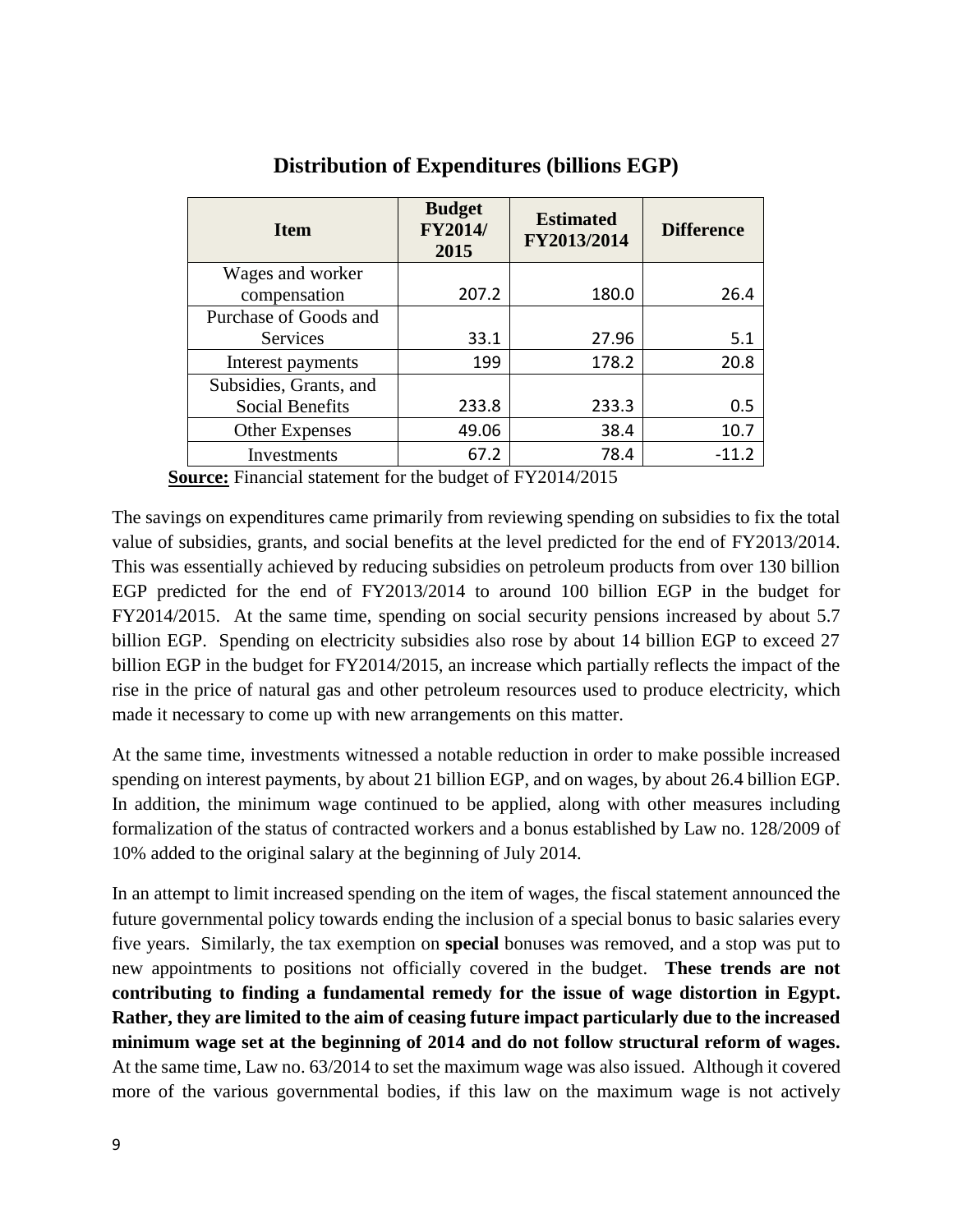implemented, it will be impossible for society - and particularly for workers in the lower ranks of government - to view this law as anything but a cursory step to enable reduced wage increases for the lowest-ranking employees without any move to confront the problem of the massive salaries earned by those in the highest ranks.

From another perspective, operational spending on goods and services will see an extremely low increase from that predicted for FY2013/2014. This is reflected in the value of allocations for medications, vaccines, grafts, and food for schools, medical patients, and some segments of workers, as the increase in money allocated for all of these items combined did not exceed the amount estimated for last year by more than 251 million EGP. The rate of this increase, which did not exceed 4.8%, does not match annual inflation rates, which are more than double this rate. This means that the actual subsidies for these commodities, which are vital to counter the catastrophic effects of disease and educational dropout rates due to malnourishment on certain segments of the population, have diminished without any societal consultations with the affected populations. These observations seem particularly important in light of the reality that real spending on some of these provisions is less than that estimated for last year's amended budget.

In addition, there has been a significant increase of over 10.7 billion EGP in the spending on item five ("other expenses" which include institutions of a particular nature, such as spending on defense, national security, the judiciary, and the Constitutional Court, in addition to taxes, fees, compensation, and international contributions), compared to an increase of 3.4 billion EGP last year. This comes at a time of heightened demands for increased transparency and an attempt to account for the money allocated to this item in order to limit the ability of the executive bodies to completely control spending on this item.

In terms of the important issue of lifting fuel subsidies, the trend toward lifting fuel subsidies was seen in decrees 1159, 1160, 1161, and 1162 issued by the prime minister immediately after the fiscal statement was released. The impact of these increased prices on the goal of reducing spending on subsidies was not clarified for each product in the fiscal statement, however. Nor were estimates for subsidies on natural gas mentioned.

This paper will analyze the trends seen in the fiscal statement and its relationship to the decrees lifting fuel subsidies from the following three angles:

- Equitable distribution of the burden of this price increase.
- Its impact on inflation.
- The impact of the resulting saving for the other budget items which most affect human rights and the rights of the poor, including the rights to health, education, pensions, and the other components of state support, as revealed by the estimates of the fiscal statement.

In terms of equitable distribution of the burden of these increased fuel prices, the price that increased by the highest percentage was that of natural gas for automotive use, with an increase of 175%. This is the gas used by some buses, taxis, and tourist buses. The price that increased by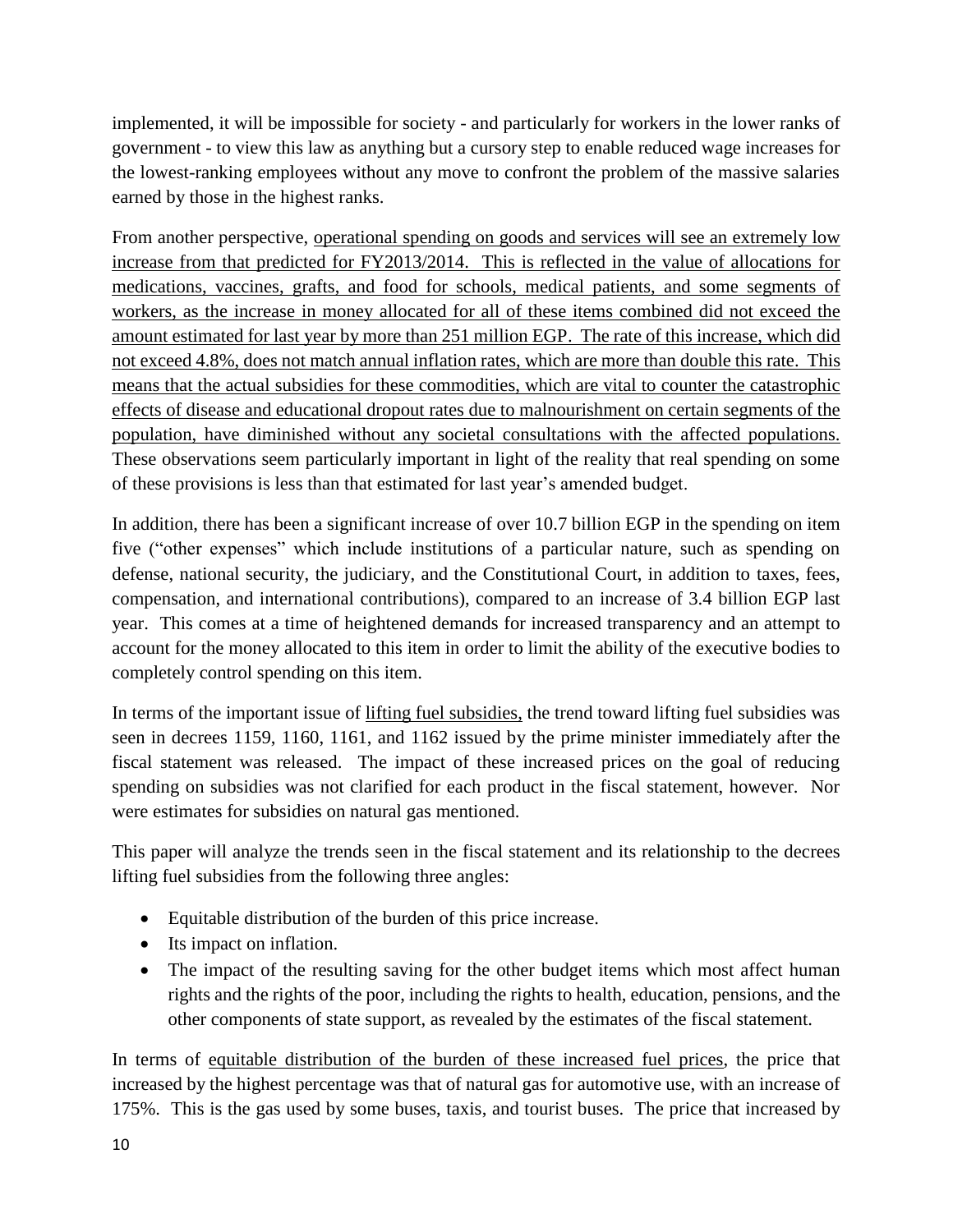the second-highest percentage was that of gasoline 80, which is consumed by old cars and some taxis. Next is diesel, which is the fuel which most affects the transportation system, markets, and agriculture; it should be mentioned that the most important sectors which benefit from diesel subsidies are transportation (29.5%) and agriculture / irrigation (16.2%).<sup>4</sup> Diesel is followed by gasoline 92, which is primarily used by newer private cars. Finally, gasoline 95 increased for the second time after its highest price increase occurred in 2012; it is the least used form of fuel, as the previous increases of its price made many of those who used it turn to gasoline 92.

In short, this means that the highest rate at which fuel prices have increased belongs to fuels related to the sectors of public transportation and transportation of goods, despite the fact that these sectors are those which are most capable of shifting the effects of inflation to the final consumer. The greatest price increase was that of the petroleum products which most affect the poor and those most reliant on subsidies to help them avoid the major negative impacts of price increases. This indicates that the aim of financial policymakers in lifting these subsidies was reducing the budget deficit, rather than ensuring better distribution of subsidies in a way that targets social justice (see graph below).



# **Average price increase of petroleum products for transportation and similar uses**

**(%)**

**Source:** Calculations by researcher.

In terms of subsidies on fuel for industrial use, the cost of energy for all factories was increased – accounting for 38% of gas subsidies – including for food manufacturers. A maximum price was set for some energy-intensive industries. Perhaps the most prominent price adjustments were to the price of gas, which is sold for around 8 USD per million thermal units to the cement industry,

 $\overline{\phantom{a}}$ <sup>4</sup> According to data from the economic and social plan for 2014/2015.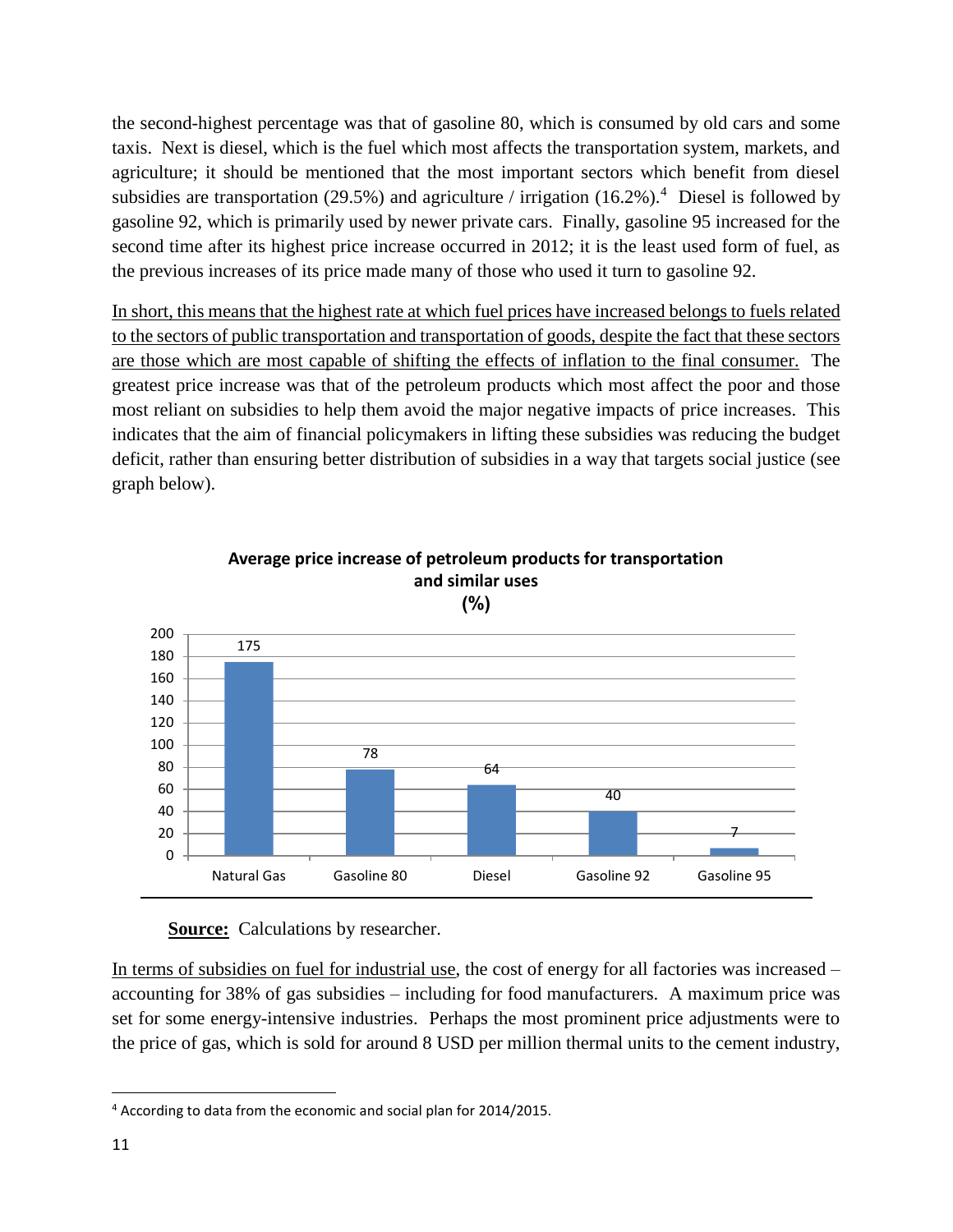at a 33% increase from its previous price of 6 USD, which had been set most recently according to Decree 110/2013. Gas is sold for 7 USD to the iron, steel, aluminum, copper, ceramic, porcelain, and glass industries and for 5 USD to food industries (increased from a price which had fluctuated between  $2<sup>5</sup>$  and 2.5 USD, representing a doubling of this price) and the textile, pharmaceutical, brick-making, and other industries. The price at which natural gas is sold to the cement and petrochemical industry is 4.5 USD per million thermal units, yet the decree added the following line about determining the price for cement and petrochemicals: "…or according to the price equation referred to in the contracts," which could be used to defend maintaining the prices agreed upon for years.

The price of importing gas for electricity was set at 3 USD per million British thermal units (about 75 piasters per cubic meter of natural gas), increasing the price from its former level at a cost of about 44 piasters per cubic meter by more than 70%.<sup>6</sup> Electricity makes up a larger proportion of subsidies than natural gas by 59%.

At the same time, bakeries providing subsidized bread continue to obtain natural gas at the price of 14.1 piasters per cubic meter, even though the cost of natural gas has risen for households. This requires a strong system to prevent fuel smuggling and to ensure its use to maintain production of sufficient amounts of inexpensive bread.

The price of fuel oil used by food industries also increased from 1000 EGP per ton to 1400 EGP per ton, a one-time increase of 40%. In addition, the price at which fuel oil is sold to cement industries rose from 1500 EGP per ton to 2250 EGP per ton, an increase of 50%. The price at which fuel oil is sold to other industries, increased from 1500 EGP per ton to 1950 EGP per ton, an increase of only 30%; the price of 1950 EGP included brick industry as well.

From an analytical perspective on the social justice dimension of the increased prices of energy going to energy-intensive factories, we can say that these increases have come in response to social justice demands. Indeed, EIPR considers that these increases came very late, following years of an irrational policy of subsidies for energy-intensive industries. EIPR reaffirms its continued opposition to the setting of prices through contracts and price equations for these industries in a way that obstructs the application of any future price increases and restricts policymakers from liberalizing the price of energy going to these factories.

From an analytical perspective on the justice dimension of the increased prices of electricity for household use, according to the new price regime for electricity,<sup>7</sup> analyses indicate<sup>8</sup> that the price increases and restructuring of some segments have led to increases in electricity bills of between

 $\overline{a}$ 

<sup>&</sup>lt;sup>5</sup> 50 piasters per cubic meter.

 $6$  1 million thermal units equals 28 cubic meters of natural gas, so 3 USD x 7 EGP = 21 EGP per 28 cubic meters, and 21 EGP / 28 cubic meters = 75 piasters.

 $<sup>7</sup>$  According to statements by the prime minister in a press conference at the beginning of this month.</sup>

<sup>&</sup>lt;sup>8</sup> See the calculations at the "Shadow Ministry of Housing" website, available at:

http://blog.shadowministryofhousing.org/2014/07/blog-post\_6.html.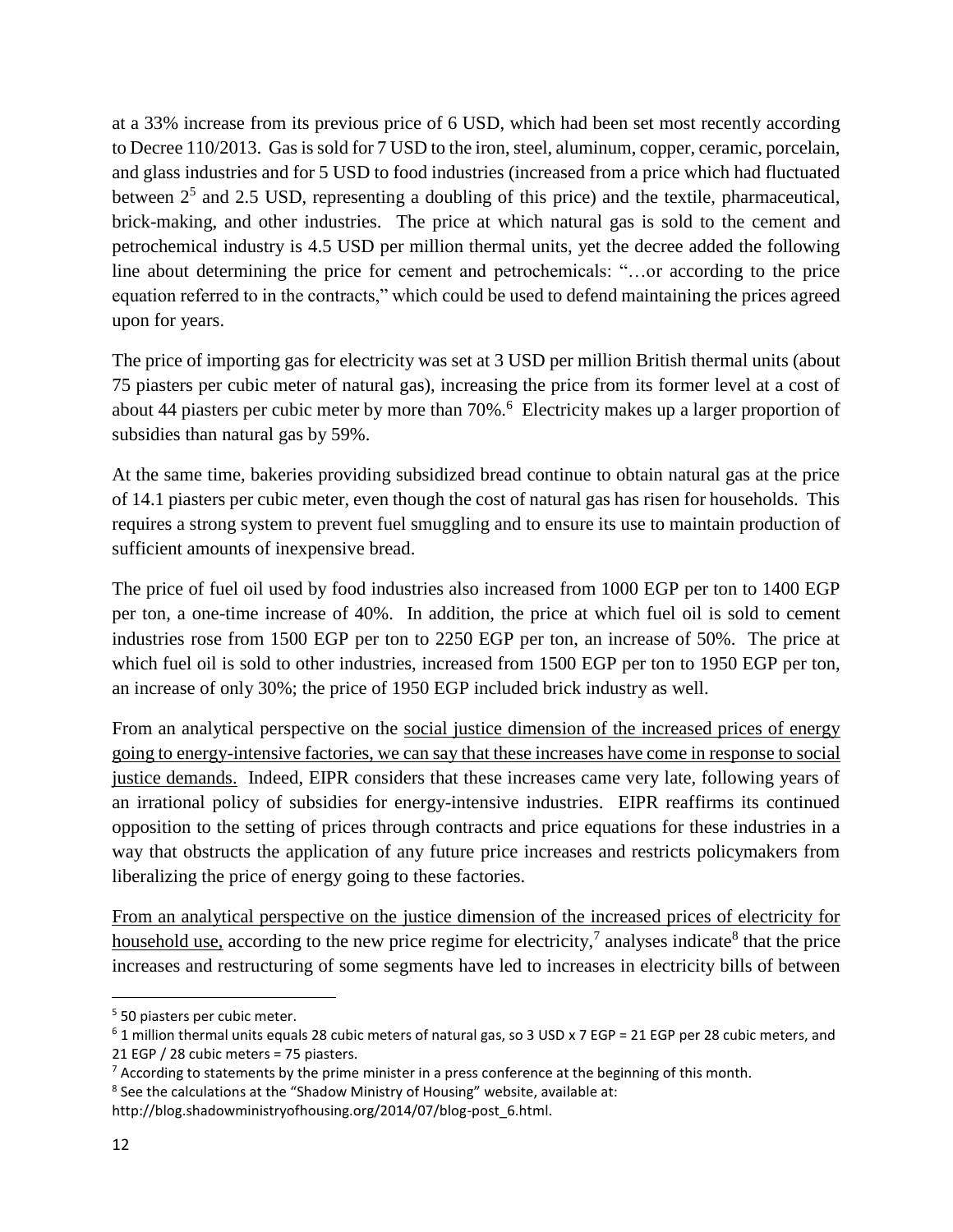17 and 56%, which is no minor increase. Similarly, according to research data on expenditures and consumption published by the Central Agency for Public Mobilization and Statistics for FY2004/2005, the average monthly consumption for the segment of society with the lowest income was about 195 kWh, thus falling within the third stratum. The first and second strata are made up of those who are completely isolated or who use electricity only secondhand. They are not the poor strata, as government officials claimed. Lastly, these price increases have their greatest impact on the poor, not the rich, as the prices of electricity will increase for consumers from the poor segments of society (the third stratum) by 56%, whereas they will increase for consumers in the fourth stratum by 39%, in the fifth 25%, in the sixth 18%, and in the seventh around 17%. Here also it is clear that the idea of distributing price increases across the strata which consume electricity was governed by fiscal considerations seeking to reduce the size of the deficit more than by social considerations related to reducing social inequalities and stopping subsidies for the reach.<sup>9</sup>

With regards to the inflationary impact of this major reduction of subsidies on all forms of petroleum products, a study conducted by Abu El-Enein and others<sup>10</sup> in 2009 indicated that every 10% increase in the price of petroleum products increases the rate of inflation by 1.5%, with the assumption of more closely regulated markets than the current reality. This would mean that every 50% increase in prices of petroleum products would lead to an increase in inflation of 7.5%. This study estimated that modest increases in the prices of some energy derivatives in May 2008<sup>11</sup> contributed to an increase in the inflation rate of 6.2%. It also said that the effect of inflation could be accumulative, meaning that its immediate increase may be reflected again in higher increases in the future. This is was raises expectations about forthcoming rises in prices beyond these estimates in the context of the reduction of subsidies by percentages that in some cases exceeded 70%. The probability of future price increases seems even higher in light of the fact that these reductions were applied on all petroleum products at once, including for the food industries, and in conjunction with a major reduction of energy subsidies for the production of electricity, including for households, and the rising prices of gas for household use as well.

According to government statements, inflation will reach 14.5% by the end of FY2014/2015, an increase of 8.3% from its May 2014 levels.<sup>12</sup> As such, any different statements by the government

<sup>&</sup>lt;sup>9</sup> Some estimates went further, with some press statements about recent studies by Dr. Heba Al-Leithy, professor in the Faculty of Economics at the University of Cairo and a participant in the research on income, expenditures, consumption, and mapping of the poor with UNDP, indicating that / derive predictions that all prices will see an increase of 30% on average over the coming months due to the measures to reduce fuel subsidies; however, the final study has not yet been published.

<sup>&</sup>lt;sup>10</sup> Abu elenein, Soheir, El-Leithy, Heba and Kheir eldin, Hanaa, 2009, "The impact of phasing out subsidies of petroleum energy products in Egypt", Working Paper Number 145, April

 $11$  The most significant feature of which was an increase in the price of gasoline 90 by about 34% - the sale of which was completely canceled by recent decisions after scarcity of this gasoline in the markets for a long period – and in the price of gasoline 92 by about 32% and of diesel for transportation purposes by about 46%, along with increased prices on the import of natural gas for some energy-intensive industries.

<sup>&</sup>lt;sup>12</sup> According to statements made by the Minister of Planning.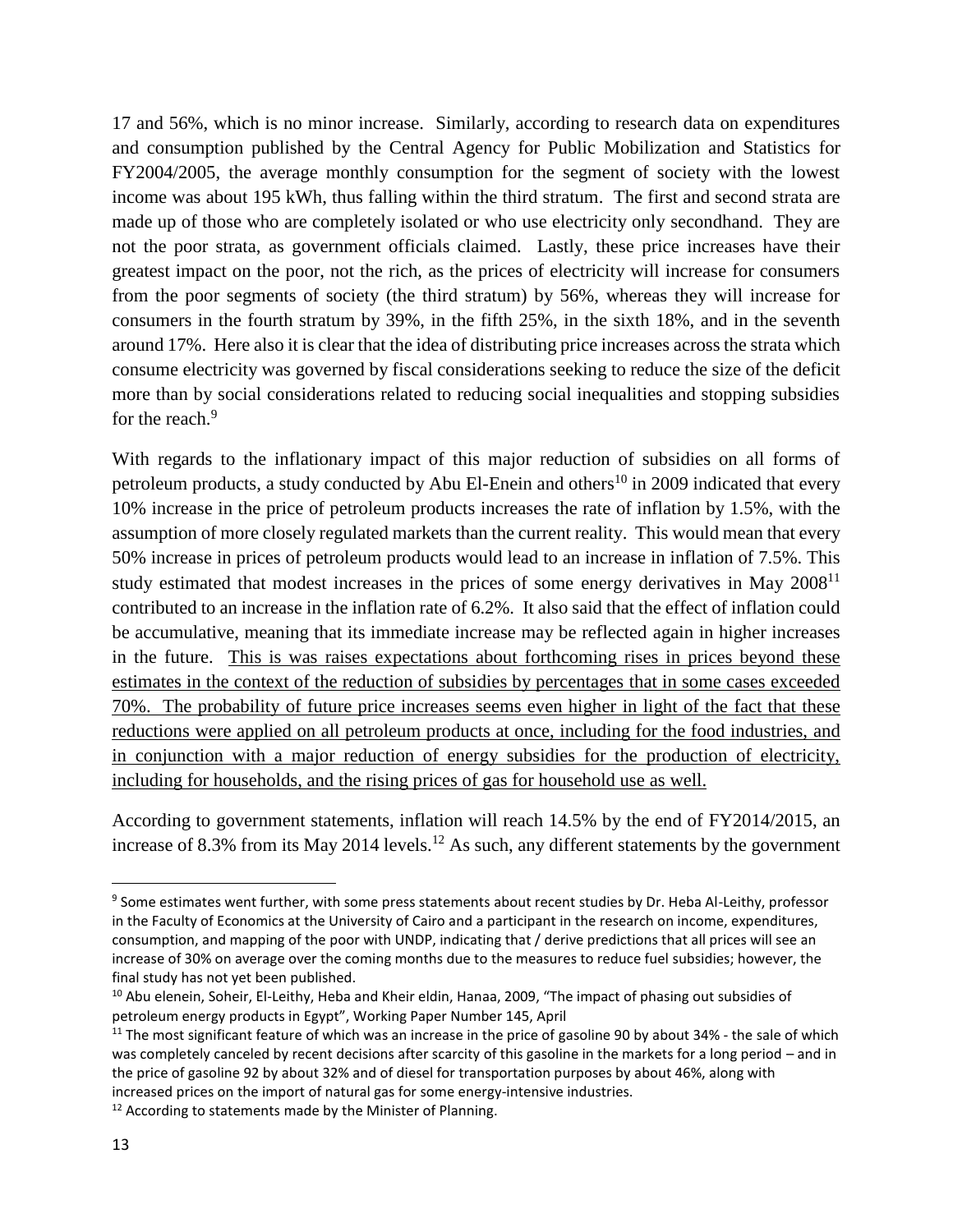attempting to downplay the inflationary effect of increased prices of petroleum products will be difficult to believe and will be impossible to interpret as anything other than an attempt to avoid admitting that the poor will bear the primary burden of reducing the budget deficit. Such an admission would invoke the state's responsibility toward the poor to lighten the burden of inflation that they face by proposing alternatives to create a social safety net.

The Egyptians who live just above the poverty line will be confronted by the effects of the economic crises in all their forms, particularly by dramatic inflation, even if this inflation is quantitatively small. The economic crises of FY2008/2009 were accompanied by a doubling of the percentage of the population living under the **severe** poverty line from 3.6% in FY2004/2005 to 6.1%, according to the income, spending, and consumption study of FY 2008/2009 issued by the Central Agency for Public Mobilization and Statistics. In short, financial policymakers must realize that the effects of the financial crises in all their forms, and the inflation which results, vary in terms of the size of the impact on groups of different income levels and that the brunt of these crises should not be borne by the poorest segment of society in any case.

In an attempt to reveal the effect of such policies on poverty rates, we find that the poverty line for a family of five was equal to 1620 EGP per month, according to the income, spending and consumption study of FY2012/2013. Adjusting this value to account for additional inflation at a rate of  $15\%$ <sup>13</sup> by the end of FY2014/2015, we find that the poverty line exceeds 2000 EGP per month. This means that all of the families whose monthly incomes are equal to or slightly above 2000 EGP have thus fallen below the poverty line. This segment includes a large number of middle-income families, according to the income, spending, and consumption study of FY2012/2013. This estimated increase in the number of families living below the poverty line results solely from price changes, without considering other poverty-producing factors, and appears conservative when compared to the actual rise in the value of the poverty line for such a family from 1280 EGP per month in FY2010/2011 to 1620 EGP in FY2012/2013. Further, this increase occurred in the absence of measures which could lead to major jumps in overall inflation rates. The value of the national poverty line is related to numerous factors, the most important of them being inflation occurring in a set of basic commodities, which could be subjected to rapid prices changes much greater than the average across all commodities.

In addition to acknowledging the importance of safety nets as an immediate, initial step towards lessening negative impacts on the poor, EIPR asserts its view that such safety nets are merely a first step and that they are inseparable from and can in no way replace the establishment of the full right to social security and the implementation of a comprehensive social security system. This concept goes far beyond the insufficient proposals thrown out by international institutions which reduce efforts to confront poverty to targeting the poor through a set of social security programs. In addition, EIPR points to the importance of regulating markets, particularly for industries which lack competition and which have long benefited from cheap energy. As indicated by Khattab's

<sup>&</sup>lt;sup>13</sup> After adjusting the value of the poverty line to account for inflation rates in FY2013/2014.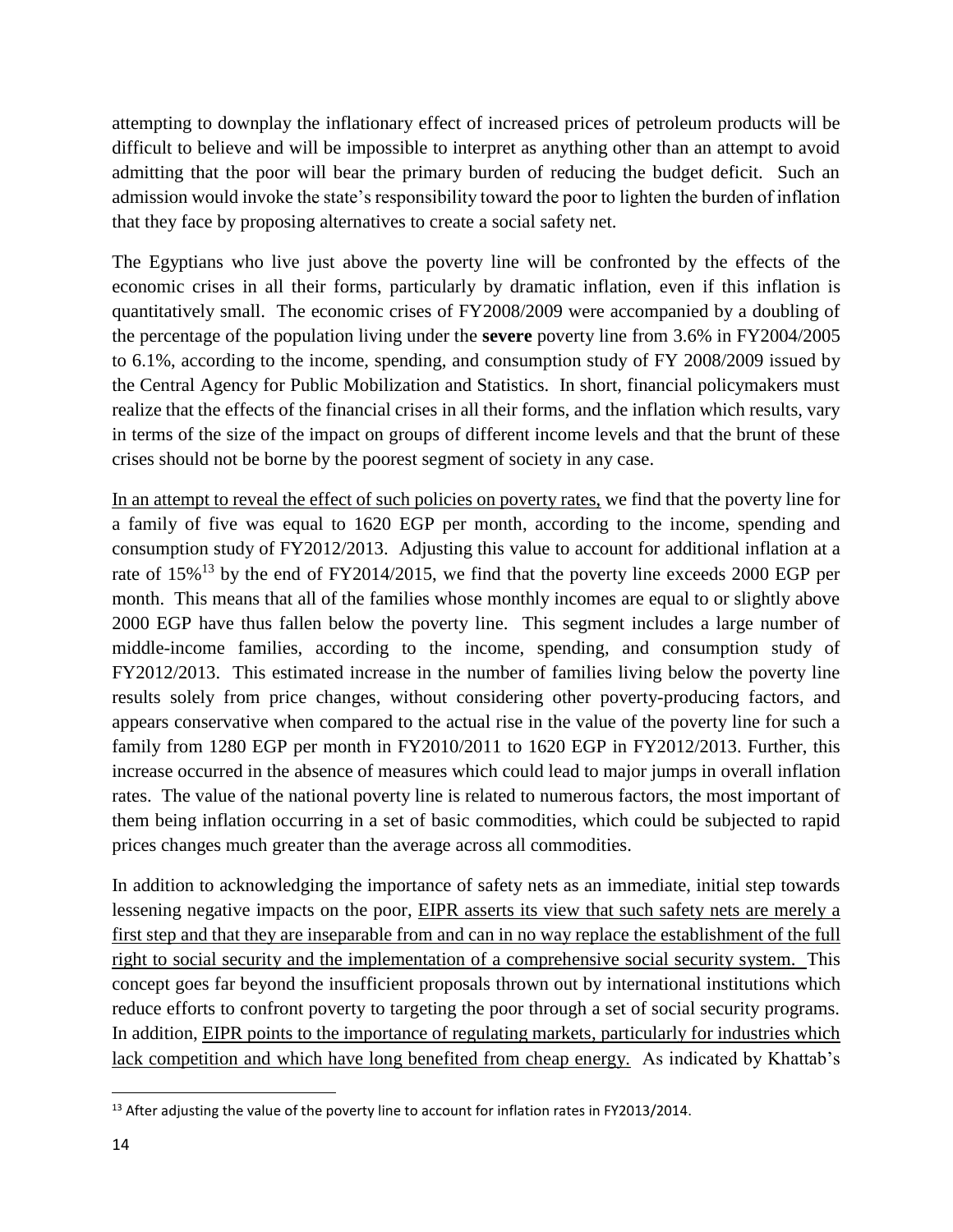study<sup>14</sup> on the ability of energy-intensive industries to absorb the lifting of subsidies aimed at them, the high profitability rates of these industries allow them to completely absorb the impact of increased prices without transferring this burden to the consumer.

It is unacceptable that the burden of structural flaws in the state budget should be thus placed on consumers – particularly from the poorest segments of society – even as the new budget fails to include any serious steps to better enable the poor to absorb the major effects of the inflation which results from the lifting of subsidies.

EIPR expresses its concern about the status of the poor in light of the fiscal statement's references to the structure of subsidies on basic commodities which do not indicate any changes or expansion of these commodities. On one hand, this represents a reduction which was not present in the budget when it was initially presented last May, as the first statement included an increase of allocations going to subsidies of basic commodities, which was itself a minor increase to bring the amount to 34 billion EGP.<sup>15</sup> On the other hand, this contradicts what was announced by the government regarding an expansion of the choices of subsidized goods available to citizens, which had resulted in greater funding and clearer distribution of this item. Under the new schema, the numbers and estimates do not reveal an attempt to tackle poverty any more effectively, to provide food that better suits the needs of those who benefit from it, or to take advantage of the money saved from the energy subsidies to expand the available subsidized choices in light of rising inflation rates, instead of merely focusing on reducing the budget deficit at the expense of the poor. In the new public budget, food commodities were allocated 31.6 billion EGP, which is 3 billion EGP less than the amount projected for the end of FY2013/2014. From the amount allocated to subsidize food commodities, 2.6 billion EGP was set aside to subsidize the domestically-grown wheat; even when this number is added, however, there is a clear reduction of about 477 million EGP to the amount allocated to food commodities. This is reflected in the minor reduction of the quantity of subsidized rice as well as imported and domestically-grown wheat. The state justified this reduction by referring to the expected positive impact of the application of the new bread regime. EIPR asserts that, despite its shortcomings, in-kind subsidies of basic commodities represented an important form of support for the poor in the face of inflation and served as a tool of food security essential for survival. As such, all savings must be directed to expand and improve the administration of these subsidies.

A mere 811 million EGP were allocated for health insurance and medication subsidies. This represents a major reduction from the amended budget for FY2013/2014, which had allocated 2.67 billion EGP to this area, although of this amount not more than 700 million EGP was actually spent last year.

 $14$  Khattab, Abdallah, 2007, "The impact on energy subsidies on energy intensive industries in Egypt", Egyptian Center of Economic Studies", Working Paper Number 124, May.

<sup>15</sup> http://www.mof.gov.eg/Arabic/MOFNews/Media/Pages/releas-a-26-5-14.aspx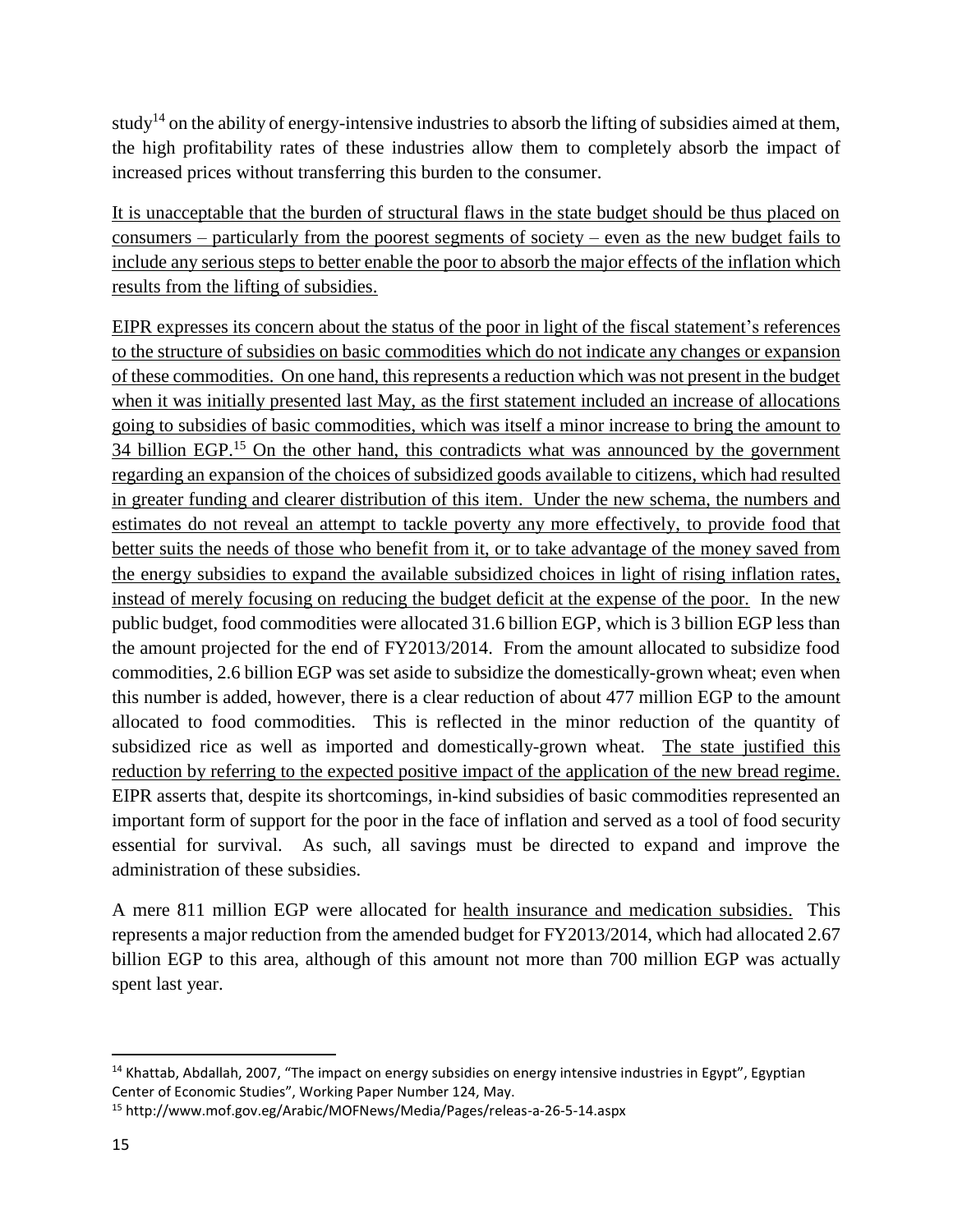The amount allocated to subsidies on baby milk and medication in the budget for FY2014/2015 was reduced by more than half from that of the previous year, In 2013/2014 it was 655 million EGP, only 180 million EGP were actually spent according to projected numbers for FY2013/2014. This number was increased back up to a mere 300 million EGP in the budget for FY2014/2015, which does not exceed the actual amount spent on this item in 2013/2014 by more than 120 million EGP.

Amounts allocated for subsidies going to health insurance were reduced from 520 million EGP in the budget for FY2013/2014 to 511 million EGP in the budget for FY2014/2015. Funds allocated to health insurance for female heads of households in particular were also reduced from 120 million EGP projected for FY2013/2014 to 104 million EGP in the proposed budget. Subsidies for health insurance for pre-school-aged children were increased by only 7 million EGP from the projected amount in FY2013/2014. These steps reveal a shocking trend by the state in terms of how it views its responsibility to provide health care to the poor, the marginalized, and those most in need of care. EIPR emphasizes its grave concern over these reductions, which contradict what the state has announced regarding funding to purchase medication for hepatitis C at a cost of 450 million EGP to be paid for by the state's fund for medical treatment and by the health insurance authority, the latter of which is to pay about 225 million EGP of the cost.

The increased amount allocated to passenger transportation subsidies did not exceed the 2013/2014 amount by more than a mere 54 million EGP. In previous years, this amount had seen an annual increase of between 150-200 million EGP.

Housing subsidies face major structural problems related to unclear processes of distribution which take place through numerous different bodies and funds.<sup>16</sup> It is expected that nearly 50% of Egyptians  $-$  i.e. the half of the population with lower incomes  $-$  will not benefit from the new social housing project due to conditions placed on real estate financing.<sup>17</sup>

In line with what has previously been stated by EIPR in a study about social housing, nearly 613 million EGP in housing subsidies, in addition to 9.5 billion EGP in related investments, have been directed at the top 50% of Egyptians in terms of income, i.e. the middle class, the upper-middle class, and the wealthy. This blatantly conflicts with the government's rhetoric about supporting the poor in attaining their right to adequate housing.<sup>18</sup>

<sup>&</sup>lt;sup>16</sup> No explanation of the items related to housing subsidies or of the components of each of the subsidized housing projects is clear from the financial statement, nor did the statement reveal the reason for the continued receipt by a low-income housing project of 150 million EGP, despite the fact that this project has ended in actuality.

<sup>&</sup>lt;sup>17</sup> Refer to the study entitled, "Analysis of the budget of housing projects for fiscal year 2014/2015," attached in a separate link.

<sup>18</sup> Shawkat, Yahia, "Hata la yetem at-tamyeez dhid al-fuqara' wa tawgih ad-da'm 'ila man la yestahiq… muqtarah almubadara al-misreyya bi-ta'dil shurut bernamig al-iskan al-igtema'y," Egyptian Initiative for Personal Rights, April 2014.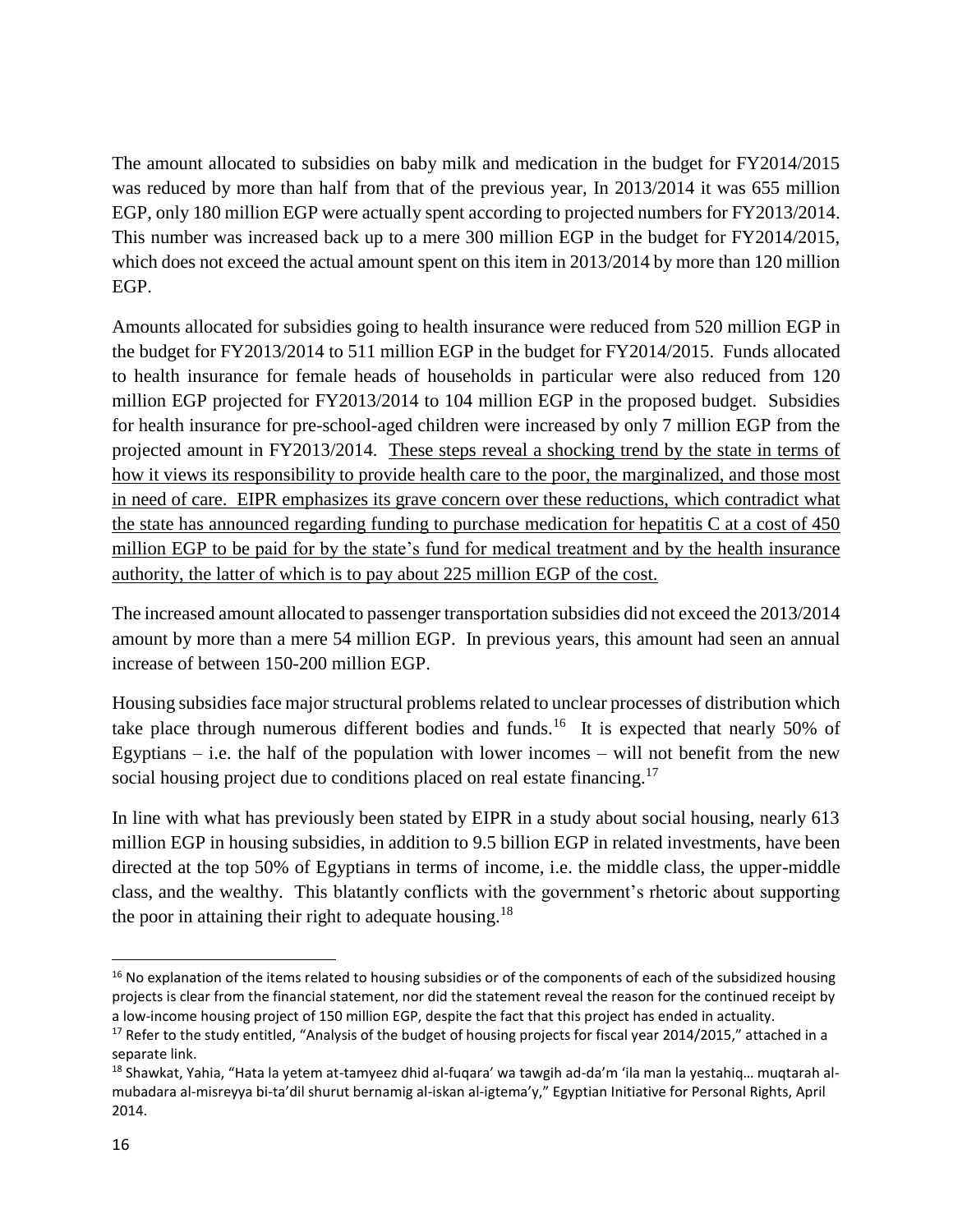In contrast to what we have stated about the poor bearing the primary burden of the impact of policies aiming to reduce the budget deficit, the increase in social security pensions represented a sole move towards compensating the poor. The value of allocations made to such pensions increased by 5.7 billion EGP from the projected amount for 2013/2014 to reach 10.7 billion EGP. This amount is to be distributed among 2.3 million families, which is 825,000 more families than those which benefited in FY2013/2014. Meanwhile, the government repeatedly claimed that the number of families benefiting from these pensions would double in the coming year to reach 3 billion families, and even the fiscal statement itself made this claim in other paragraphs. These claims present a contradiction which requires an explanation.

According to the fiscal statement, it is expected that average pensions received by families will increase from 258 EGP per month to 386 EGP per month.

While EIPR welcomes this increase to social security pensions, we doubt that this increase will be able to offset the effects of inflation described above, which will have negative impacts on these families. Furthermore, we assert that these pensions, the amounts of which are very modest even after the stated increase, will still not be able to raise these families above the poverty line. Indeed, the value of these pensions is much less than the abject poverty line, set at 214 EGP per month for one individual according to the study of income, expenditures, and consumption for FY2012/2013. As recorded in the fiscal statement, the pension amount allocated to a family of four will not exceed 450 EGP per month in FY2013/2014, or about 112 EGP per person per month. Thus, the only mechanism which might have helped to offset the overwhelming rates of inflation is considered to be ineffective and inequitable in terms of the amount allotted per person. It further continues to suffer from numerous problems related to its targets and evaluating its effectiveness.

In other words, the lifting of subsidies aims to reduce the budget deficit without considering the impacts on the poor. This policy contradicts international experience which considers the establishment of an alternative system for conditional and unconditional cash transfers and an expansion of subsidies for basic food commodities for the poor to be necessary conditions which must be met before measures are taken to reduce subsidies. It further contradicts the standard policy of providing safety nets in the form of social security to protect the poor from the impacts of economic crises, as espoused by international institutions in cases where neoliberal models of growth are followed.

A review of the functional breakdown of expenditures in relation to the sectors which fulfill human rights – and the rights of the poor more specifically – to education and health reveals a minor increase in the proportion of spending going to health as compared to the level of spending projected to have been spent on health by the end of FY2013/2014.

The percentage of all expenditures in the budget for FY2014/2015 going to health is about 5.4%, which is at least 1% higher than the percentage – estimated at 4.5% - of expenditures of the amended budget which will have gone to health in FY2013/2014. This increase was brought about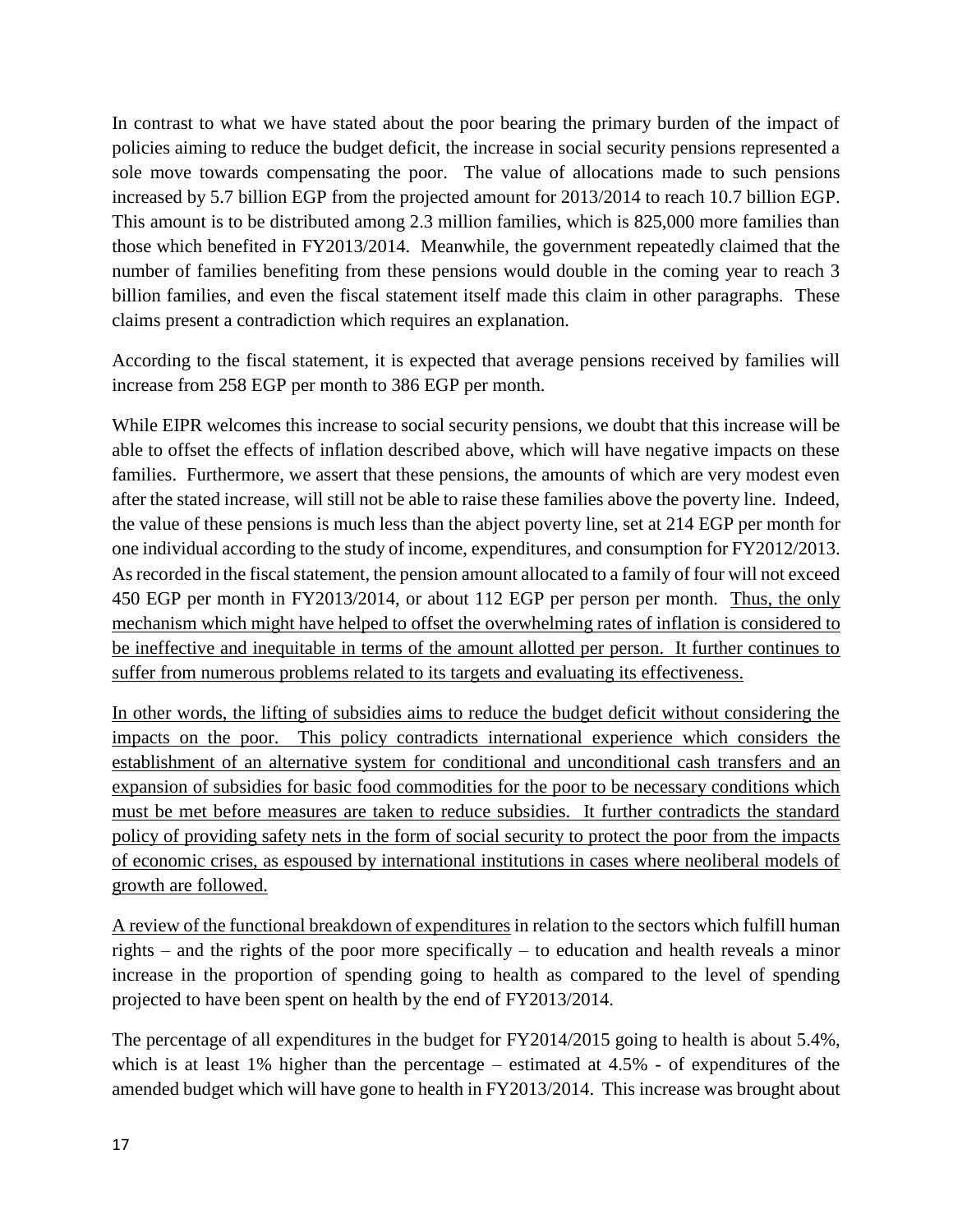by the application of some limited increases to systems to incentivize doctors, in light of the existence of two programs funded in collaboration with the World Bank with the aim of improving health services in hospitals in eight governorates and assisting the poorest in society by having the government cover the actual costs of the use of such services for them. As specifically stated in the fiscal statement, the two programs aim "to take the place of making fixed payments for health insurance in light of the pressing conditions facing the state budget, which suffers from a chronic financial deficit". The combined cost of the two programs related to geographic targeting is estimated at not more than 860 million EGP annually. The sustainability of the impacts of these initiatives on the quality of health services in the target regions cannot be guaranteed, as the system of geographic targeting itself suffers from multiple problems related to the fairness of their health coverage. EIPR thus emphasizes the importance of moving forward with a plan for comprehensive health insurance, as this is the solution which best fulfills citizens' right to health.

Measuring the estimated amount spent on the health sector as a percentage of GDP reveals this percentage to be 1.8%, as compared with the actual percentage of 1.5% from FY2012/2013 and 1.6% from FY2013/2014. This reflects the failure to begin moving towards implementing constitutional obligations of 3% of GNP<sup>19</sup> to take spending on health care seriously, as opposed to the spending priorities which were clearly emphasized in the fiscal statement.

Despite the money that is expected to be saved during this period of austerity, spending on health has not been increased by more than 9 billion EGP from the amount found in the amended budget from last year, representing an increase of about 27% (real increase of 12.5%). This is compared to the increase of 7.4 billion EGP which was added to the amount spent on health in the amended budget of FY2013/2014, an increase of 28% (real of about 19%) from the actual amount spent on the health sector in FY2012/2013. It is worth noting that the rate of the estimated increases over these two years was higher than the rate of the increase in actual spending on health in FY2012/2013, when the rate of increase was about 16% (real of about 5.1%) more as compared to the previous year. The amount allocated from spending on health for investments in the budget for FY2014/2015 is about 5.7 billion EGP.

Although it is praised, this increased growth rate in terms of societal spending on health remains limited. This raises questions regarding future funding for citizens' right to health services after the money in the budget made available by the lifting of subsidies and the imposition of sales taxes on cigarettes and alcohol has been used up, particularly as the surplus money currently available has not been sufficiently directed to develop the health sector as a fundamental priority or to bring about other adjustments in the spending structure. Furthermore, this increase was not accompanied by a clear move toward fundamentally improving health services and ensuring a just distribution of these services, which would in turn improve the effectiveness of any future increase in spending

 $\overline{a}$ 

<sup>&</sup>lt;sup>19</sup> The constitutional obligations state a minimum expenditure on education and higher education of 6% of GNP. When calculating figures of expenditure on health and education as percentage of GNP (published by World Development Indicators-Atlas Method) minimal variations that does not exceed 0.1- 0.2% appear. However- of course- keeping same trend across time, ensuring that constitutional are yet far to be met.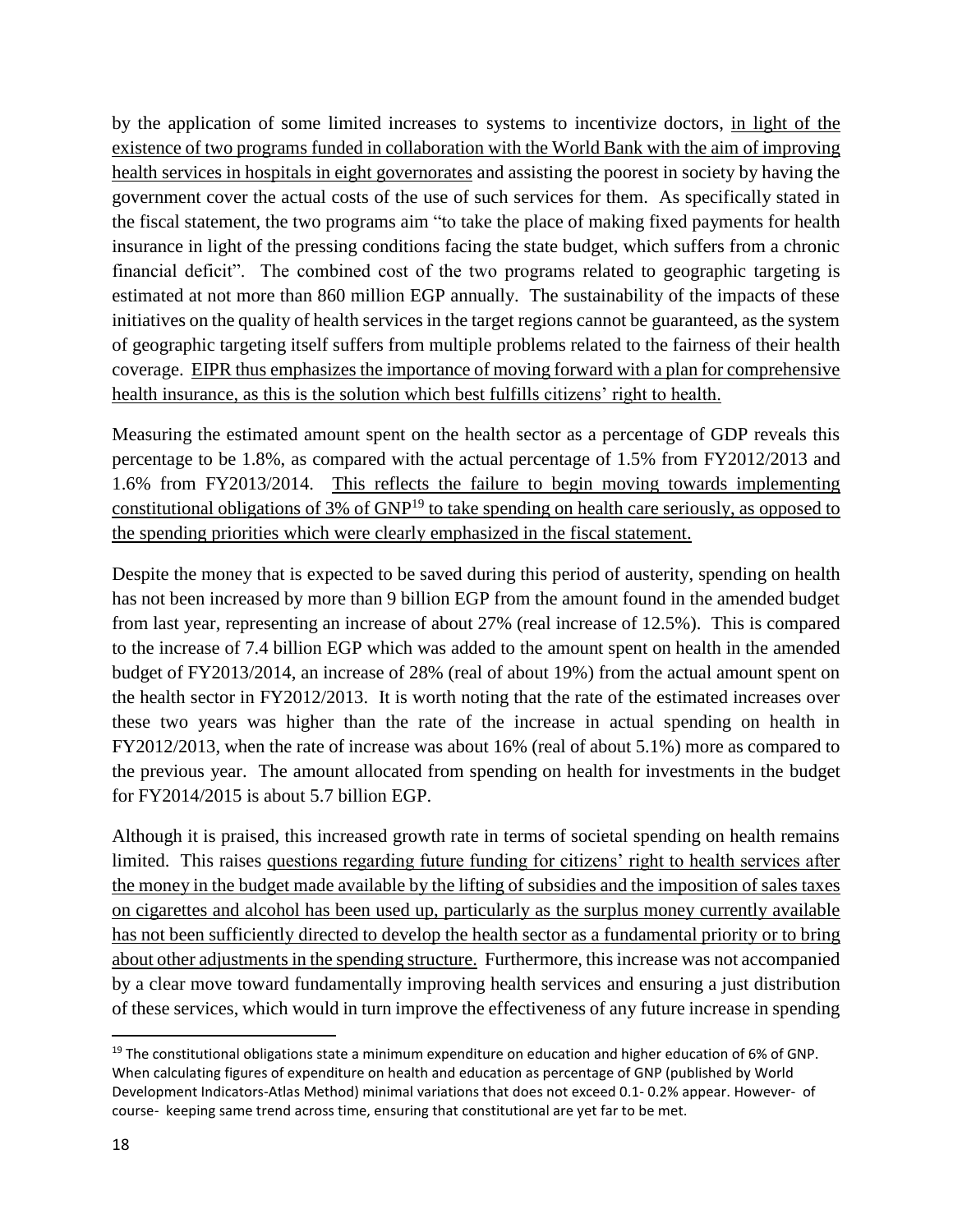on the sector as well. EIPR emphasizes the importance of directing financial savings to these sectors which most affect the right to life of high quality and which have a particularly large effect on the poor.

The aim of ensuring a just distribution of investment within the health sector faces the problem that private investment in new health-related projects is very geographically concentrated, with 65% of such investments going to Cairo and Alexandria. Specialized treatment hospitals receive 45% of investment while primary health care receives 21%, which further reflects this inequitable channeling of resources. In addition, private investment in the health sector makes up about 45% of potential investments, which reflects a trend toward increasing dependence on the private sector to fund and provide health services.

Total spending on education represented 11.9% of expenditures in the budget for FY2014/2015, representing a minor increase from its level in the amended budget for FY 2013./2014 of 11.3%. The proportion of spending on education as a percentage of GDP was 3.9%, which did not represent a significant increase from FY 2013/2014 when it was around 4%, or FY2012/2013, when this proportion was estimated to be about 3.8%. These percentages fall far short of constitutional obligations to allocate 6% of  $GNP<sup>20</sup>$  to public spending on education and 1% to scientific research.

This raises concerns about what is being gained in return for the sacrifices and austerity measures currently being taken, which are supposed to be going towards ensuring the future ability of ordinary citizens to obtain their rights to health, education, and social security.

The table below lays out the general view held by EIPR with regards to the implementation of the most important pillars of Egypt's economic policy for the coming year, as defined by the fiscal statement. EIPR stands largely in agreement with these premises and principles, yet we do not see that there is conformity between these principles and practical implementation of Egypt's economic policy, as expressed in the actual allocations to spending items and investments.

| <b>Principles and Premises Taken from the</b>                                                                                                                                                                                                                                                               | <b>EIPR's Comments on the Credibility of</b>                                                               |
|-------------------------------------------------------------------------------------------------------------------------------------------------------------------------------------------------------------------------------------------------------------------------------------------------------------|------------------------------------------------------------------------------------------------------------|
| Public Budget for FY2014/2015, as per                                                                                                                                                                                                                                                                       | these Objectives in Light of a Review of                                                                   |
| the Financial statement                                                                                                                                                                                                                                                                                     | the Structure of Revenue, Expenditures,                                                                    |
| "Bring about a fundamental change in the The economic objectives centered on the<br>method of administering the national conservative goals of merely reducing the<br>economy such that it is managed as a single<br>unit and from the perspective of the whole, structural problems related to revenue and | and Actual Policies<br>budget deficit without reviewing the<br>expenditures in order to seek a fundamental |

<sup>&</sup>lt;sup>20</sup> The constitutional obligations state a minimum expenditure on education and higher education of 6% of GNP. When calculating figures of expenditure on health and education as percentage of GNP (published by World Development Indicators-Atlas Method) minimal variations that does not exceed 0.1- 0.2% appear. And of course, keeping same trend across time, ensuring that constitutional are yet far to be met.

 $\overline{a}$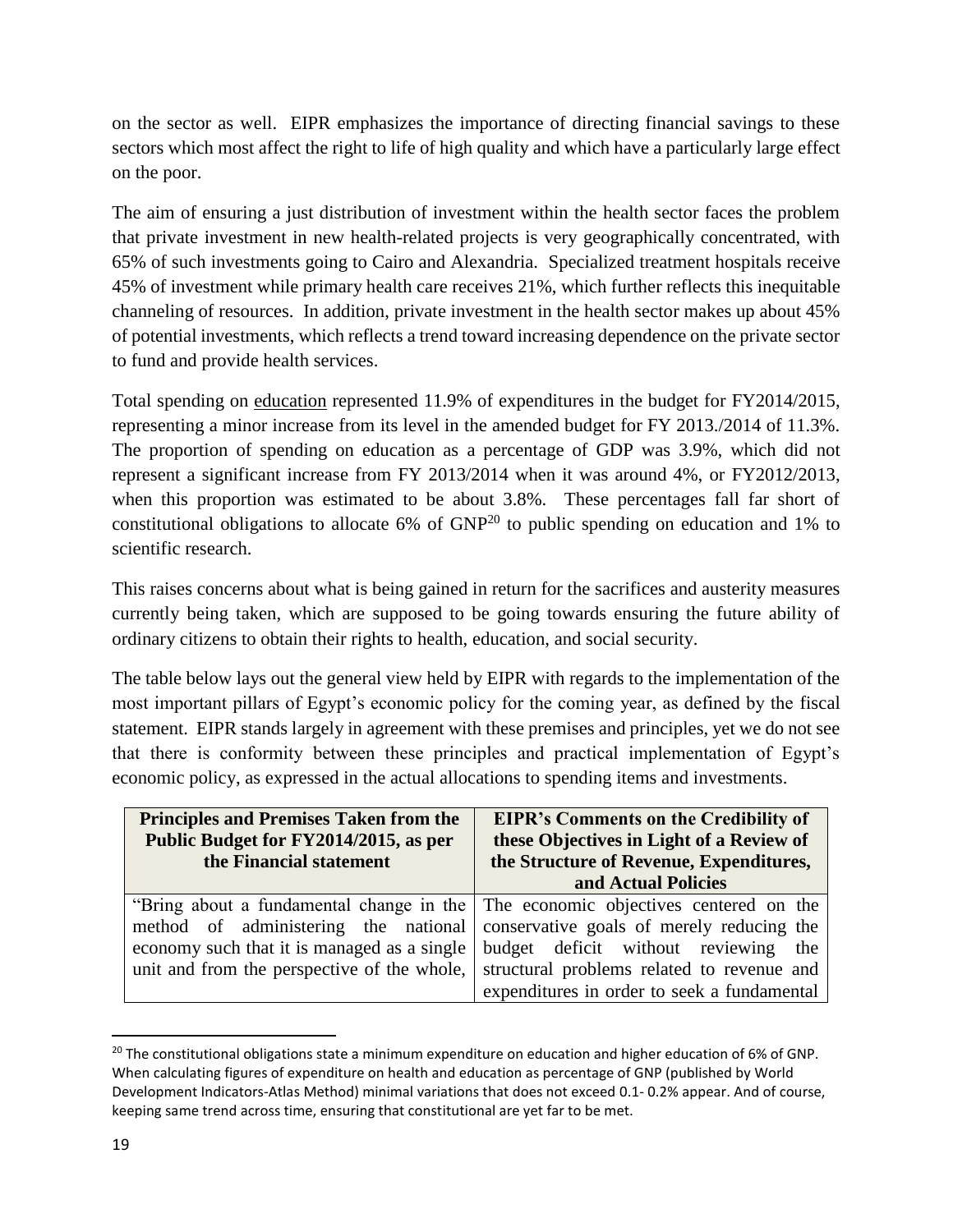| <b>Principles and Premises Taken from the</b> | <b>EIPR's Comments on the Credibility of</b>                                                       |
|-----------------------------------------------|----------------------------------------------------------------------------------------------------|
| Public Budget for FY2014/2015, as per         | these Objectives in Light of a Review of                                                           |
| the Financial statement                       | the Structure of Revenue, Expenditures,                                                            |
|                                               | and Actual Policies                                                                                |
| rather than as separate sectors and issues or | change that would be more equitable and                                                            |
| for the benefit of narrow group interests."   | more able to stimulate the economy.                                                                |
| "Redistribute available resources to<br>the   | The spending increases aimed at the sectors                                                        |
| benefit of the poor."                         | of education and health are very minor, and                                                        |
|                                               | no change was seen in the percentage of GDP                                                        |
| "No<br>economic<br>without<br>measure<br>a    | or expenditures going to these areas that                                                          |
| corresponding social measure."                | evidences a change in the distribution of                                                          |
|                                               | resources to benefit the poor.                                                                     |
| "The most important reason for financial"     |                                                                                                    |
| reform: Achieving social justice."            | Even as the government took measures to get                                                        |
|                                               | through the crisis by reducing subsidies, it                                                       |
|                                               | did not redirect the resulting savings to the                                                      |
|                                               | benefit of the poor, who will bear the brunt of<br>inflation in the absence of alternative systems |
|                                               | of social security. It is thus impossible to say                                                   |
|                                               | that a policy of coupling economic measures                                                        |
|                                               | with social measures is a pillar of the state's                                                    |
|                                               | administration of economic policy.                                                                 |
|                                               |                                                                                                    |
|                                               | The geographic concentration of investment                                                         |
|                                               | in the health sector remains stark, even                                                           |
|                                               | though this is the most important sector and                                                       |
|                                               | is related to the right to life.                                                                   |
|                                               |                                                                                                    |
|                                               | Taxes affecting the upper classes continued                                                        |
|                                               | to contain loopholes allowing for tax evasion,<br>and the tax structure remained unfair despite    |
|                                               | attempts to broaden the tax base. In this                                                          |
|                                               | framework, it is expected that tax revenues                                                        |
|                                               | will be centered on consumption taxes, which                                                       |
|                                               | are borne by all segments of the population.                                                       |
| "Encourage the mechanisms of the free         | No measures to establish a system of serious                                                       |
| economy and respect for all contracts as long | societal oversight are clear from the policies                                                     |
| as they are not tainted by corruption, along  | presented in the fiscal statement; rather,                                                         |
| with the development and strengthening of     | these policies tend towards denying society                                                        |
| the state institutions and the governing      | its right to monitor contracts, as has recently                                                    |
| frameworks to regulate work and investment    | occurred.                                                                                          |
| and to modernize them and establish balance   |                                                                                                    |
| between the rights and duties of various      | The fiscal statement did not mention the                                                           |
| segments [of society]."                       | requirements of strengthening institutions in                                                      |
|                                               | terms of decentralization and activating the                                                       |
|                                               | role of popular local councils, elected                                                            |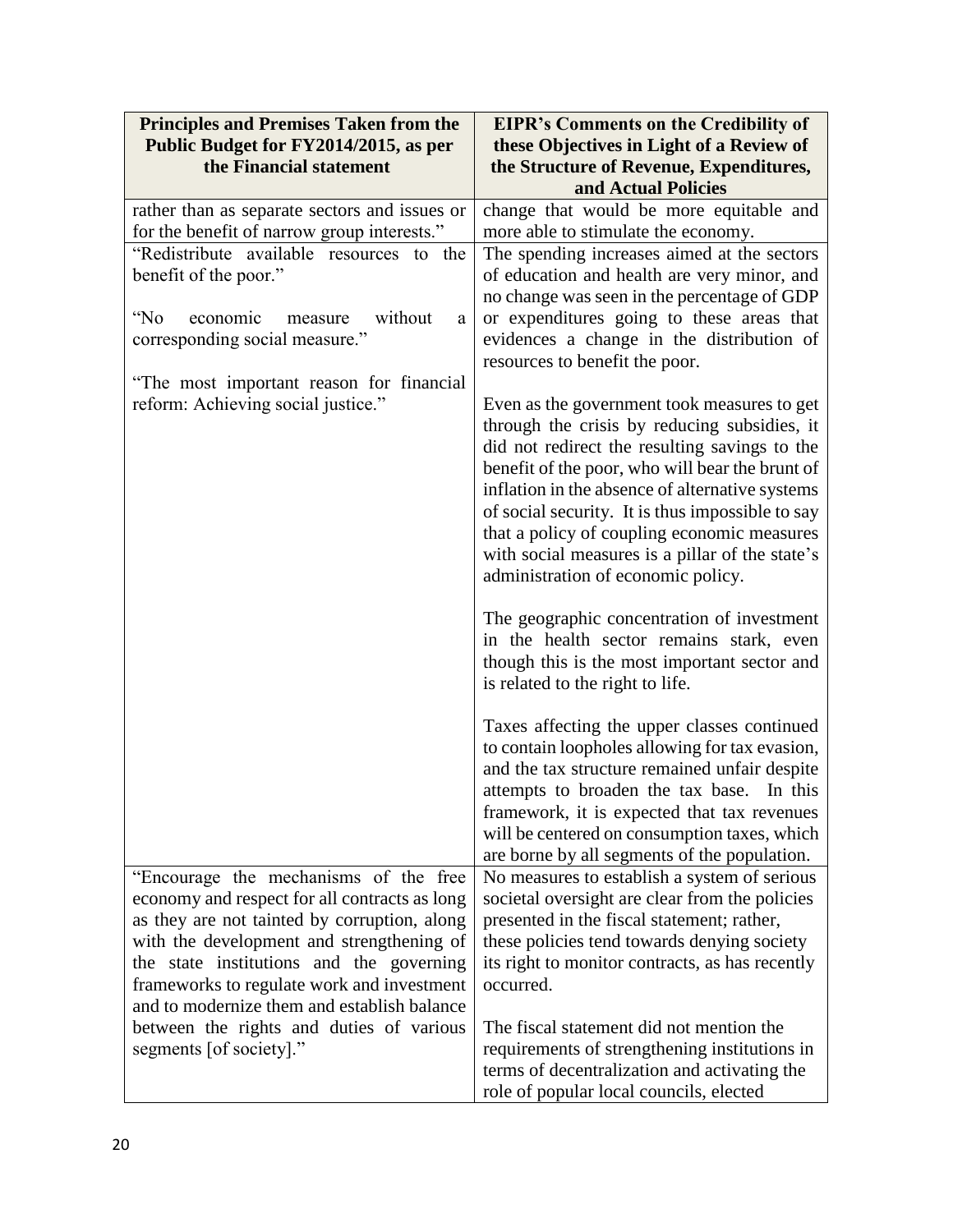| <b>Principles and Premises Taken from the</b>                                                                         | <b>EIPR's Comments on the Credibility of</b>                                                                                                                                                                                                                                                                                                                                                                                                                                                                                                   |
|-----------------------------------------------------------------------------------------------------------------------|------------------------------------------------------------------------------------------------------------------------------------------------------------------------------------------------------------------------------------------------------------------------------------------------------------------------------------------------------------------------------------------------------------------------------------------------------------------------------------------------------------------------------------------------|
| Public Budget for FY2014/2015, as per                                                                                 | these Objectives in Light of a Review of                                                                                                                                                                                                                                                                                                                                                                                                                                                                                                       |
| the Financial statement                                                                                               | the Structure of Revenue, Expenditures,                                                                                                                                                                                                                                                                                                                                                                                                                                                                                                        |
|                                                                                                                       | and Actual Policies                                                                                                                                                                                                                                                                                                                                                                                                                                                                                                                            |
|                                                                                                                       | bodies, and syndicates and trade unions. In<br>such a case, it is impossible to consider<br>balance between rights and duties one of the                                                                                                                                                                                                                                                                                                                                                                                                       |
| "The most important reason for financial<br>reform is 'to increase the growth rate and the<br>employment rate'."      | premises of the budget.<br>This is in contradiction with the reduction of<br>government investment, as referred to in the<br>fiscal statement, and particularly with the<br>ongoing state of political and economic<br>instability, which is expected to increase if no<br>serious review is undertaken of issues of<br>social justice and if nothing is done to lessen<br>the burden of inflation for the poor or to<br>state of instability<br>prevent this<br>from<br>spreading to affect investment in the private                         |
| "Eliminate all policies of subsidies in order<br>to direct capital to investment in energy-<br>intensive industries." | sector.<br>No new system of tax incentives based on<br>indicative targeting has been established for<br>any economic sectors.                                                                                                                                                                                                                                                                                                                                                                                                                  |
| "Move towards subsidizing renewable, clean<br>energy."                                                                | It has been stipulated that some industries<br>will be allowed to use coal instead of fuel oil<br>as a source of energy, which could result in<br>the spread of the use of coal as an industrial<br>This represents an industrial<br>alternative.<br>strategy based on conceding the rights of<br>society to a clean environment in order to<br>preserve elevated profits while avoiding the<br>effects of decisions to eliminate subsidies.<br>EIPR affirms the importance of announcing a<br>clear, comprehensive strategy to shift to clean |
|                                                                                                                       | energy and to refrain from expanding the use<br>of coal as an alternative.                                                                                                                                                                                                                                                                                                                                                                                                                                                                     |
| "Provide and improve basic public services."                                                                          | The fiscal statement does not include any<br>major change to the structure of the spending<br>components in the sectors of education and<br>health,<br>the<br>allocated from<br>as<br>amount<br>expenditures to investing in health did not<br>exceed 13% on average, with a slight<br>decrease from the estimates of the budget for<br>FY2013/2014 before it was amended, when                                                                                                                                                                |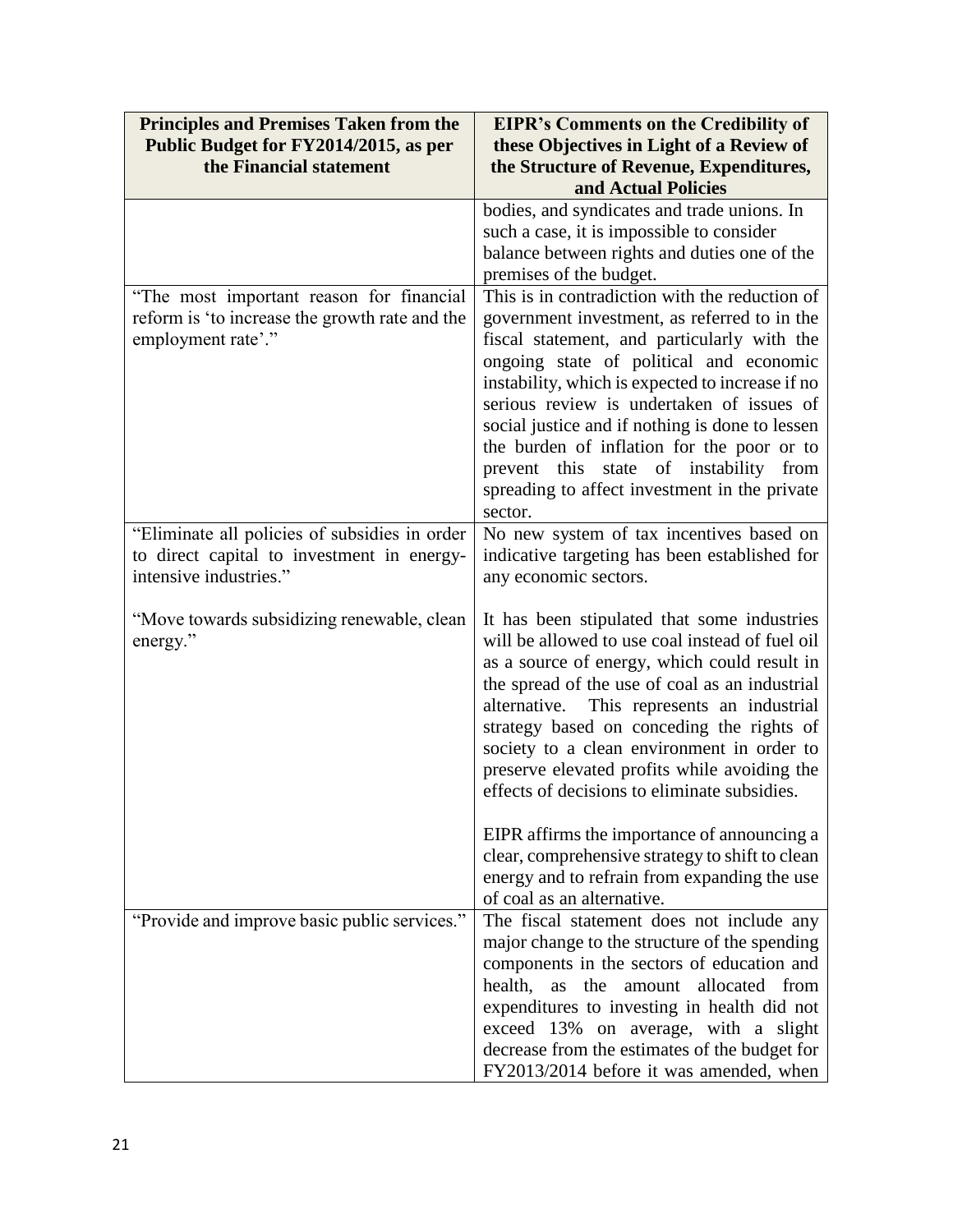| <b>Principles and Premises Taken from the</b><br>Public Budget for FY2014/2015, as per | <b>EIPR's Comments on the Credibility of</b><br>these Objectives in Light of a Review of                                                                                                                                                                                                                                                                                                                                                                                                                                                                                                                                                                                                                                                                                                                                                                                                                                                            |
|----------------------------------------------------------------------------------------|-----------------------------------------------------------------------------------------------------------------------------------------------------------------------------------------------------------------------------------------------------------------------------------------------------------------------------------------------------------------------------------------------------------------------------------------------------------------------------------------------------------------------------------------------------------------------------------------------------------------------------------------------------------------------------------------------------------------------------------------------------------------------------------------------------------------------------------------------------------------------------------------------------------------------------------------------------|
| the Financial statement                                                                | the Structure of Revenue, Expenditures,<br>and Actual Policies                                                                                                                                                                                                                                                                                                                                                                                                                                                                                                                                                                                                                                                                                                                                                                                                                                                                                      |
|                                                                                        | the percentage was estimated to be around<br>14.8%.                                                                                                                                                                                                                                                                                                                                                                                                                                                                                                                                                                                                                                                                                                                                                                                                                                                                                                 |
|                                                                                        | The amount allocated to investing in<br>education was equal to 8% of all expenditures<br>on this sector; this investment also saw a<br>reduction from its levels in the budget of the<br>previous year.                                                                                                                                                                                                                                                                                                                                                                                                                                                                                                                                                                                                                                                                                                                                             |
|                                                                                        | Despite the lifting of fuel subsidies, the fiscal<br>statement did not stipulate a clear plan to<br>complete improvements to the public<br>transportation system or increase allocations<br>to subsidize this cost. This was particularly<br>clear outside Cairo and Alexandria, where<br>there is total dependence on forms of<br>transportation<br>that<br>cannot have<br>such<br>spending added to their price. Investment<br>aimed at buying the mechanisms, equipment,<br>and methods of transportation decreased<br>from a projected 15.1 billion EGP in<br>FY2013/2014 to 13.2 billion EGP in<br>FY2014/2015. This is cause for concern<br>regarding the development<br>of<br>the<br>transportation system, or reveals the trend<br>towards reliance on the private sector in this<br>area without any system for subsidizing or<br>setting appropriate prices being clarified so<br>as not to increase the financial burden on<br>citizens. |
| "Follow policies of social protection."                                                | The understanding of "social protection" is                                                                                                                                                                                                                                                                                                                                                                                                                                                                                                                                                                                                                                                                                                                                                                                                                                                                                                         |
|                                                                                        | broad and includes the rights to education,<br>housing,<br>appropriate<br>health,<br>work,<br><sub>a</sub>                                                                                                                                                                                                                                                                                                                                                                                                                                                                                                                                                                                                                                                                                                                                                                                                                                          |
|                                                                                        | minimum wage, and social security with all                                                                                                                                                                                                                                                                                                                                                                                                                                                                                                                                                                                                                                                                                                                                                                                                                                                                                                          |
|                                                                                        | of its components. Even as it stipulates                                                                                                                                                                                                                                                                                                                                                                                                                                                                                                                                                                                                                                                                                                                                                                                                                                                                                                            |
|                                                                                        | following policies of social protection, the                                                                                                                                                                                                                                                                                                                                                                                                                                                                                                                                                                                                                                                                                                                                                                                                                                                                                                        |
|                                                                                        | fiscal statement limits what it provides in                                                                                                                                                                                                                                                                                                                                                                                                                                                                                                                                                                                                                                                                                                                                                                                                                                                                                                         |
|                                                                                        | terms of compensation to the poor due to                                                                                                                                                                                                                                                                                                                                                                                                                                                                                                                                                                                                                                                                                                                                                                                                                                                                                                            |
|                                                                                        | inflation<br>social<br>to<br>increased<br>security<br>pensions.                                                                                                                                                                                                                                                                                                                                                                                                                                                                                                                                                                                                                                                                                                                                                                                                                                                                                     |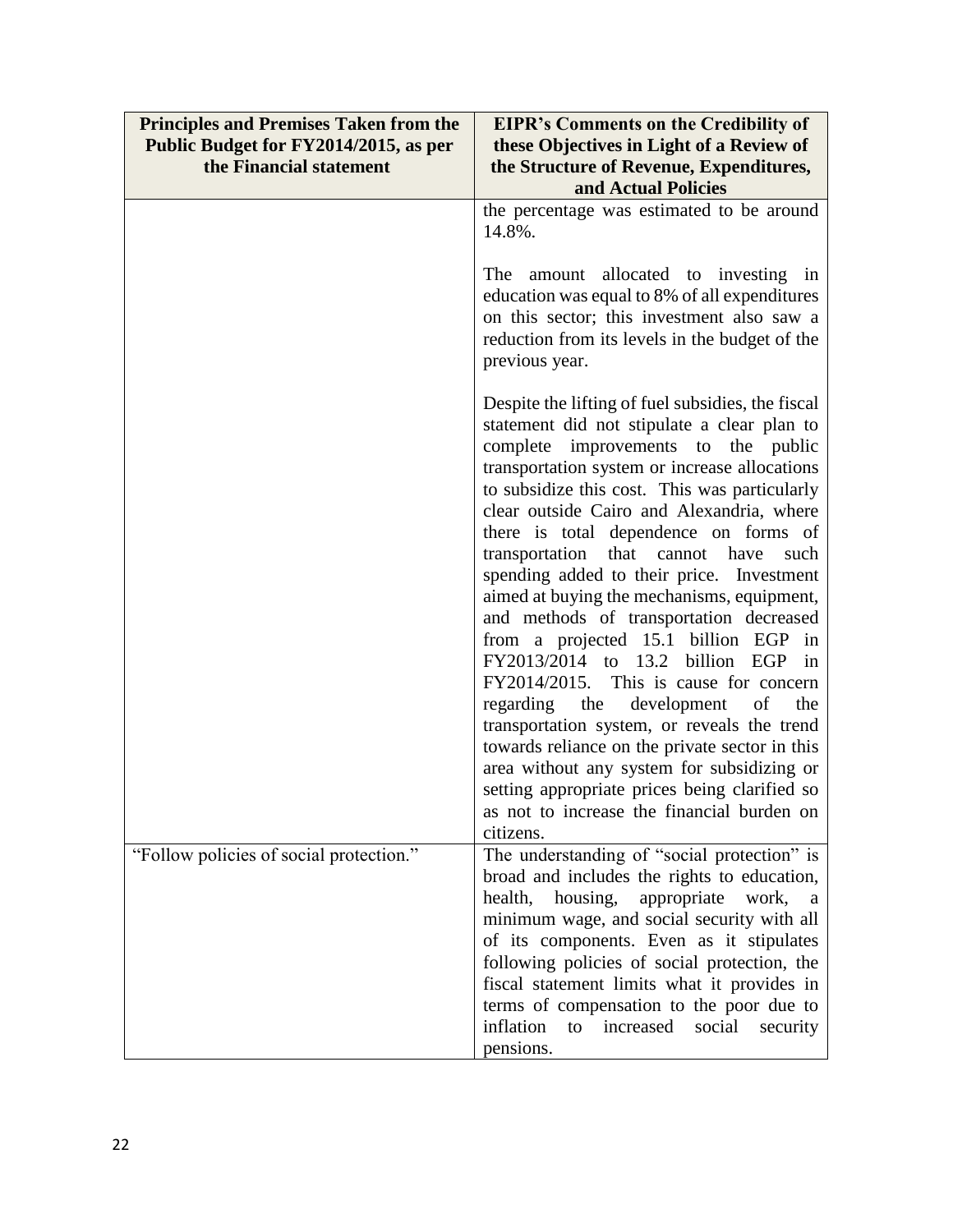| <b>Principles and Premises Taken from the</b>                                                                                                                                                                                                                                                                                                                                                                                                                                                                                                                                                                                                                                                    | <b>EIPR's Comments on the Credibility of</b>                                                                                                                                                                                                                                                                                                                                                                                                                                                                                                                                                                                                                                                                                                                                                                                                                                                                                                                                                                                                                                                                                                                                                                                                                                                                                                                                                                                                                                                                                                                                                                                                                           |
|--------------------------------------------------------------------------------------------------------------------------------------------------------------------------------------------------------------------------------------------------------------------------------------------------------------------------------------------------------------------------------------------------------------------------------------------------------------------------------------------------------------------------------------------------------------------------------------------------------------------------------------------------------------------------------------------------|------------------------------------------------------------------------------------------------------------------------------------------------------------------------------------------------------------------------------------------------------------------------------------------------------------------------------------------------------------------------------------------------------------------------------------------------------------------------------------------------------------------------------------------------------------------------------------------------------------------------------------------------------------------------------------------------------------------------------------------------------------------------------------------------------------------------------------------------------------------------------------------------------------------------------------------------------------------------------------------------------------------------------------------------------------------------------------------------------------------------------------------------------------------------------------------------------------------------------------------------------------------------------------------------------------------------------------------------------------------------------------------------------------------------------------------------------------------------------------------------------------------------------------------------------------------------------------------------------------------------------------------------------------------------|
| Public Budget for FY2014/2015, as per                                                                                                                                                                                                                                                                                                                                                                                                                                                                                                                                                                                                                                                            | these Objectives in Light of a Review of                                                                                                                                                                                                                                                                                                                                                                                                                                                                                                                                                                                                                                                                                                                                                                                                                                                                                                                                                                                                                                                                                                                                                                                                                                                                                                                                                                                                                                                                                                                                                                                                                               |
| the Financial statement                                                                                                                                                                                                                                                                                                                                                                                                                                                                                                                                                                                                                                                                          | the Structure of Revenue, Expenditures,                                                                                                                                                                                                                                                                                                                                                                                                                                                                                                                                                                                                                                                                                                                                                                                                                                                                                                                                                                                                                                                                                                                                                                                                                                                                                                                                                                                                                                                                                                                                                                                                                                |
|                                                                                                                                                                                                                                                                                                                                                                                                                                                                                                                                                                                                                                                                                                  | and Actual Policies                                                                                                                                                                                                                                                                                                                                                                                                                                                                                                                                                                                                                                                                                                                                                                                                                                                                                                                                                                                                                                                                                                                                                                                                                                                                                                                                                                                                                                                                                                                                                                                                                                                    |
| The beginning of the fiscal statement refers<br>to a vision of the impact of the monetary<br>saving from fuel subsidies on education and<br>health which is reflected in the following:<br>The transfer of some 12 billion EGP<br>more than was provided in the public<br>budget for FY2013/2014 for all<br>related to<br>education,<br>services<br>including the services designated in<br>the budget as falling outside the field<br>of education.<br>The addition of 9.5 billion EGP to<br>health spending, including services<br>designated in the previous budget, as<br>amended, as falling outside the field<br>of education, to raise spending on<br>health to 51.6 billion EGP. $^{21}$ | It is impossible to determine that these<br>increases and new additional increases that<br>came when savings were achieved through<br>reducing subsidies on petroleum products.<br>According to the data from previous years<br>referred to in the initial announcement of the<br>budget last May, annual spending increases<br>on health in the amended budget were<br>estimated according to the same broad<br>definition which includes all services outside<br>the sector in FY2013/2014 at 10.5 billion<br>EGP more than the actual number from the<br>previous year.<br>another perspective, the fiscal<br>From<br>statement explained that there was<br>an<br>increase in spending on the sectors of<br>education and health by 11 billion EGP more<br>than the normal increases in previous periods,<br>without explaining what was meant by these<br>normal increases in previous periods.<br>EIPR asserts that monitoring of the various<br>with<br>their<br>different<br>estimates<br>$\equiv$<br>understandings $-$ of spending on these vital<br>which<br>related<br>services,<br>are<br>to<br>clear<br>constitutional obligations, requires a clear<br>declaration by the Ministry of Finance and<br>other executive bodies about their vision for<br>the components of accountability and the<br>bodies whose budgets are included in<br>expenditures going to the services<br>of<br>education and health from outside the sectors,<br>as well as on the nature of each increase in<br>spending on these sectors and the bodies<br>responsible for them.<br>As should naturally be the case, EIPR asserts<br>which<br>the<br>proportions<br>that<br>are |

<sup>&</sup>lt;sup>21</sup> There is no complete explanation of these increased numbers; an inquiry took place to compare the table referred to in the first financial statement on the components of social spending in the budget for FY2014/2015 with the corresponding table referred to in the financial statement itself on page 45.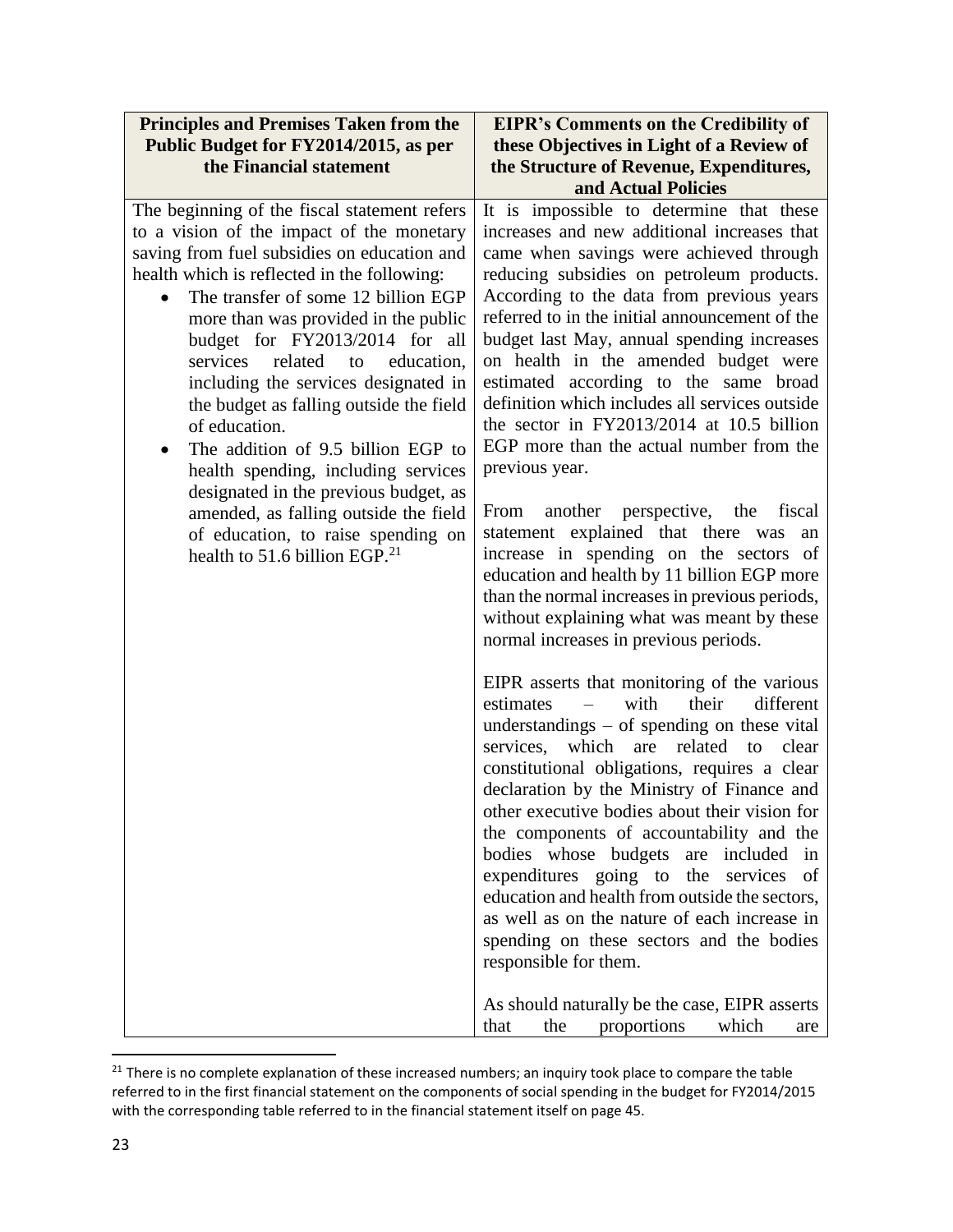| <b>Principles and Premises Taken from the</b><br>Public Budget for FY2014/2015, as per<br>the Financial statement | <b>EIPR's Comments on the Credibility of</b><br>these Objectives in Light of a Review of<br>the Structure of Revenue, Expenditures, |
|-------------------------------------------------------------------------------------------------------------------|-------------------------------------------------------------------------------------------------------------------------------------|
|                                                                                                                   | and Actual Policies                                                                                                                 |
|                                                                                                                   | constitutionally established for spending on<br>particular sectors are intended to mean<br>spending on the sector itself.           |

# **Concluding Comments:**

It is clear from the information presented above that the fundamental pillars of the fiscal statement for the state's general budget, as well as for the austerity measures that followed, are primarily aimed at reducing the budget deficit. It is also clear that social justice was not a determining factor in the drafting of this budget, as its spending items did not reflect a clear trend towards justice and towards reformulating the role of the state in providing the rights to education, health, and social security with all its components.

Tax adjustments attempted to increase revenues without affecting the existing tax structure, which is essentially dependent on indirect taxes as the basis for increasing tax revenues. Other taxes also partially reflected the interests of the segments of the population which hold the most influence over policymakers. For example, the segment of those with incomes of 1 million EGP were not included in the temporary tax, and exemptions were issued which lessened the tax revenue on capital gains. With regards to spending and austerity measures, EIPR affirms its approval for continuing in the direction of lifting energy subsidies for energy-intensive industries. However, many measures in the same laws directly affect the poor and those with low incomes, as described above, without any clear, preannounced move toward creating alternative forms of social protections.

In sum, austerity policies are essentially based on cutting back on spending by lifting subsidies, yet without the creation of an alternative system of social protection or social security. Increased revenues are largely based on new sales taxes or a shift to a value-added tax, a policy which will lead to inflation – the brunt of which will be borne by the poor – and which does not conform to the objectives of justice.

Perhaps these realities make it necessary to discuss some fundamental positions which have long been held by all civil society organizations and which have often been reflected in the studies issued by the Egyptian Initiative for Personal rights. The most important of these positions are as follows:

 First: Establishing the principles of participation and transparency, along with making public the preparation of the state budget and related legislation which affects financial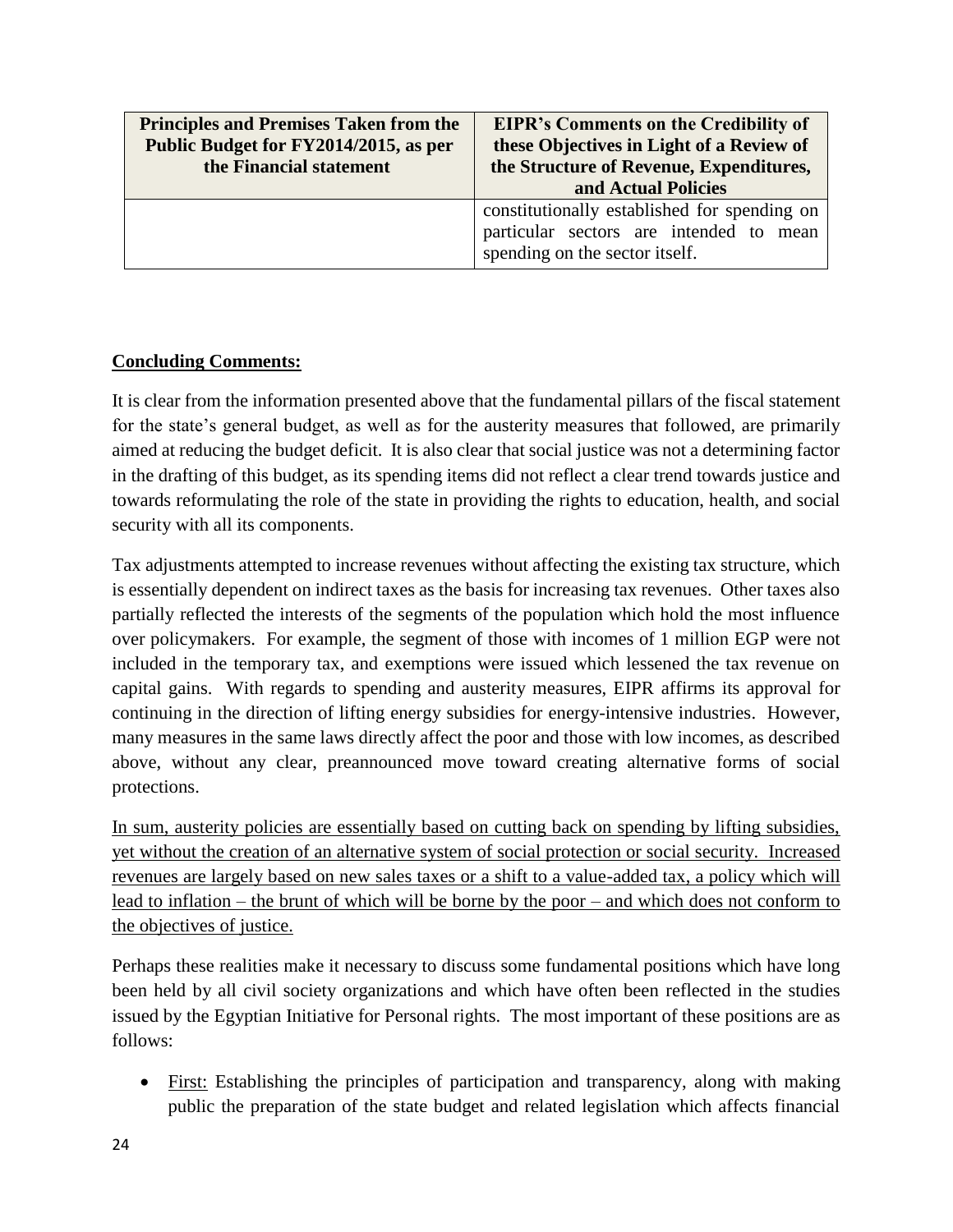issues, are not mere political demands. Rather, they are an economic necessity. Without participation and the public sharing of information, the positions and needs of the different segments of society will not be reflected in the numbers of the budget and the background to its estimates. The effectiveness of expenditures is thus limited, leading to a deeper void of social justice. This in turn results in instability when the segments of society with the least influence over the authorities are denied the ability to express their views and to influence economic decisions which affect them. This year's fiscal statement, as well as its accompanying austerity measures, came in the absence of a parliament and without presenting the budget for discussion by society. The statement further included an announcement about moving towards implementing a value-added tax as an alternative to the sales tax, without any societal discussion having occurred around this draft legislation either, thus repeating the problems surrounding the laws related to the austerity measures once again.

The fiscal statement specifically announced a move towards allowing some industries to use coal instead of fuel oil as a source of energy, thus offering this as an option to avoid the effects of rising energy prices. This comes despite the statement's assertion of support for moving towards clean energy, even going so far as to allocate subsidies of 1 billion EGP to support the shift to clean and renewable energy. It should be mentioned that this item was allocated 1.3 billion EGP in last year's amended budget. However, it is projected that the final account will reveal the failure to spend the money allocated to this item, as its value was estimated in the final projections at zero.

The general propensity of the state to expand the use of coal as an alternative form of energy represents a challenge to the societal rejection of its use, and this without any credible discussion about the effectiveness of the presence of environmental guarantees for avoiding major negative repercussions on the health of citizens.

A general sales tax on cigarettes and alcohol was similarly passed without stipulating or clarifying that the revenues from this tax would be directed to the sectors of health or development. This prompts concerns about the financial possibilities which will be available in the future to fund services related to the human rights to health and education. Government authorities repeatedly announce that the system of subsidies on bread and other basic commodities will be amended, without revealing the effect of this in the fiscal statement and without conducting a societal dialogue about these amendments, the extent of their impacts on the poor, and the extent of the capabilities of technological tools to effectively reach all those who really qualify for such aid. Even as EIPR believes in the importance of eliminating the smuggling of subsidized intermediate goods, such as flour, it asserts that a failure to fully include the poor and all those who qualify for subsidies such that measures taken contradict with the principle of guaranteeing the right of each individual to obtain sufficient food, such as by specifying a set maximum amount for a family made up of a particular number of people, or the insufficiency of what an individual is able to obtain from through minimal allocations, will lead to their confronting new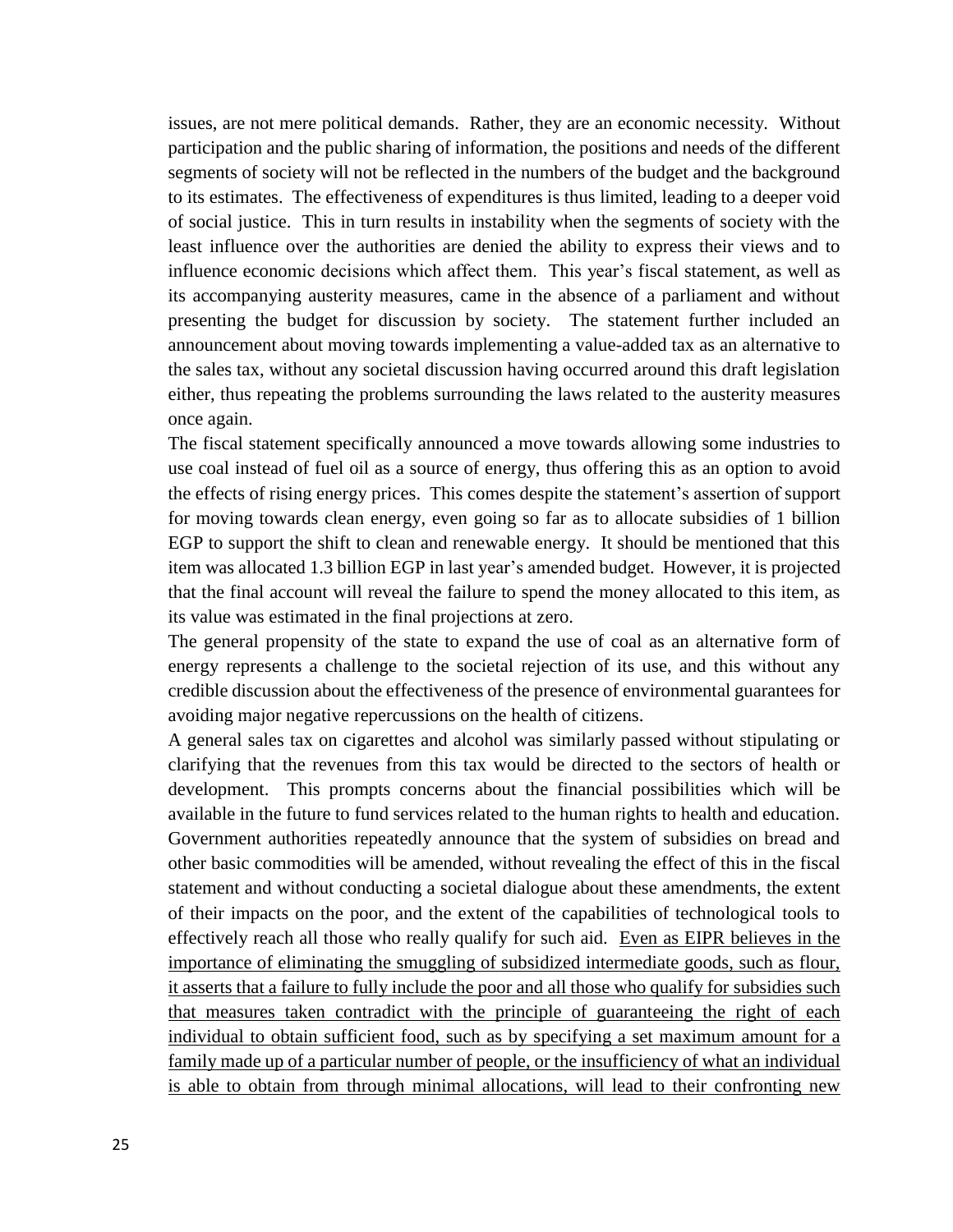inflationary pressures which multiply the burden of the prices of basic food commodities. This, in turn, will lead to a state of massive popular anger.

The fiscal statement did not specifically mention any clarifications or clear financial allocations regarding purchase one of the most important components of health spending in this year – medication to treat hepatitis C, one package of which costs 300 USD and lasts for one month. No clarification was given regarding whether funding for this medication would be allocated by health insurance or under treatments covered by the state.

The statement further failed to address complementary measures to the lifting of energy subsidies aimed at the transportation sector, such as subsidizing the price of using such transportation or building a good public transportation network that ensures geographic fairness.

A large set of funds – the annual spending on which is difficult for society to monitor – continue to take up a significant portion of spending under the fourth item of the public budget, that of subsidies and social security. This includes such things as the fund to subsidize and stimulate exports, as well as ill-defined allocations to projects related to the right to adequate housing.

 Second: It is important to review the model of growth being followed, as it has been proven to fail. This model was based on sacrificing a set of basic economic rights – including to education, health, social security, and other rights related to suitable work – in order to bring about growth. It was hoped that the impact of this growth would be reflected in greater employment and higher tax revenues, which would in turn achieve financial sustainability. It would then be possible to use tools in the form of grants to address the issue of poverty, instead of putting forth solutions to address the roots of this problem. These tools of the state have failed to limit increases in the number of poor and to provide subsidies under which the state bears the impact of price changes. This model has not only exacerbated the failure to achieve justice, but it has also created structural flaws due to which the budget deficit, economic recession, and inflation have become self-perpetuating problems whose continuation is made possible through increasing public debt.

Even though these structural flaws forced the state to confront the budget deficit, the state did so by lifting subsidies without considering the poor and their needs for alternative methods to be pursued. First the poor bear the consequences of this model of growth, which failed to take them into account in the first place, and then they bear the crises produced by this model's flawed system alone.

EIPR affirms that the structural flaws in terms of expenditures have been inherited from the past and are not the product of the current crisis. The reasons behind the public deficit include several factors related to the financial management of the state. A prominent example of this structural flaw is the absence of a role for effective direct taxation in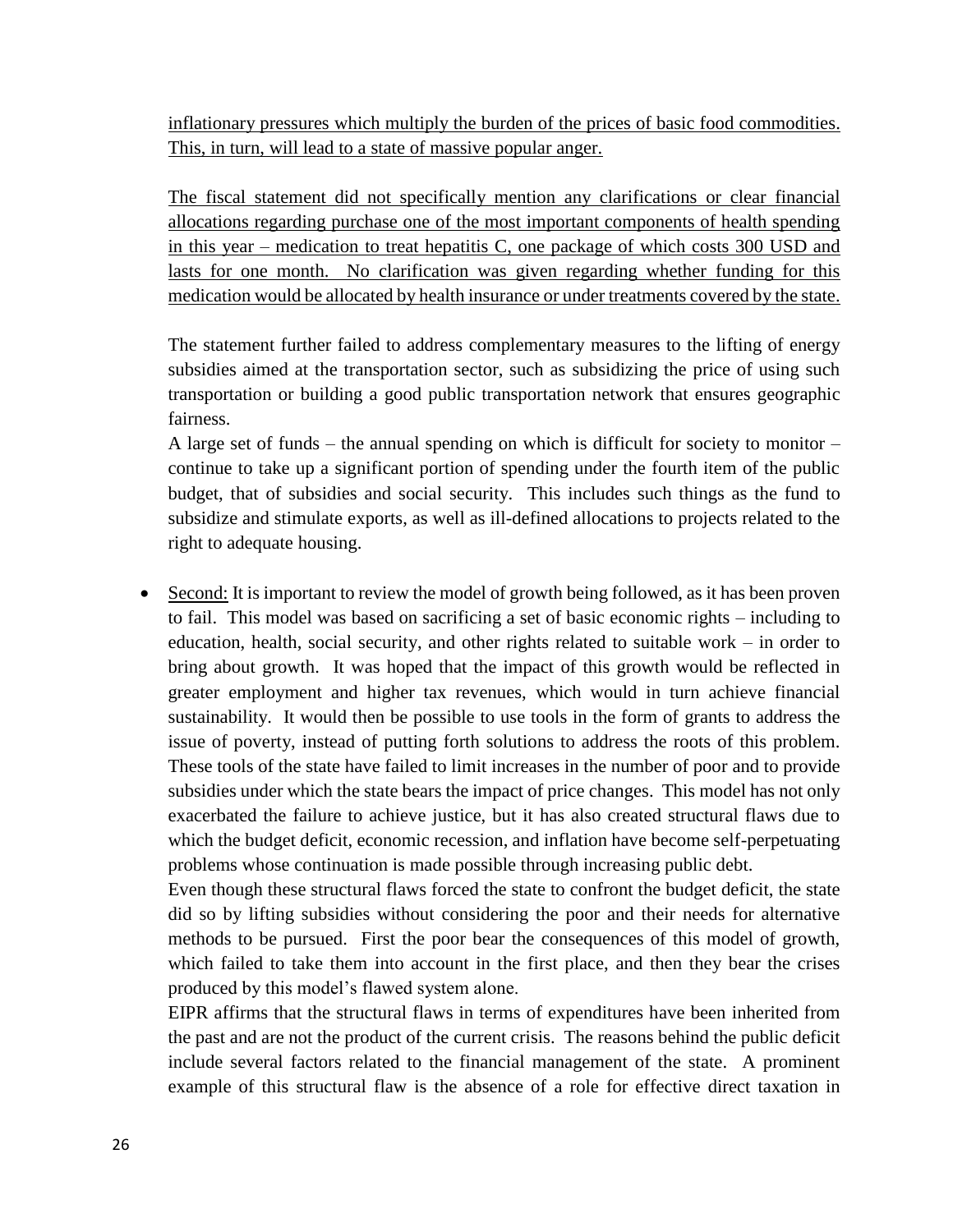providing state revenue in an equitable manner, which leads the state to rely on increasing debt to fund the deficit instead of on direct taxes, whose increased contribution to revenues did not reflect growth. At the same time, interest on debt was reflected in a further increase in the deficit.

It was hoped that this fiscal statement would set forth a serious change to the model of growth to make it more equitable as well as to the composition of expenditures such that the poor would not bear the brunt of the economic crisis. However, this did not happen. Instead, the fiscal statement aimed at implementing hasty measures to reduce the current budget deficit – at the expense of the system of rights – with the objective of achieving financial sustainability. However, this sustainability will soon disappear, and the measures taken to address this will lead to increased poverty.

It is not logical to continue with the same structure, much less to sacrifice investment spending and the rights of the poor. Indeed, largely eliminating the rights dimension of the issue results in a narrowing of the economic policy objectives of the state to only include increasing growth and maintaining the budget deficit as a percentage of GDP at or below 10%. These goals alone are insufficient and will not lead to seriously addressing the structural problems which produce a lack of justice.

Austerity measures also raise questions about the ability of the economy to meet expectations about increased economic growth. It may be particularly difficult to achieve an increase in growth in light of decreased government investment from its levels in FY2013/2014, which may prevent meeting the targets set by the economic and social development plan for the same year in terms of achieving an increase in investment from 13.1% during FY2013/2014 to 14% during FY2014/2015 and an increase of real private final consumption expenditure by 2.6%.

Perhaps achieving a higher growth rate requires certain measures based on encouraging expanded government investment and stimulating demand in the market until the economy is able to recover from its current state of inflationary recession.

 Third: It is important to review losses, whether due to corrupt contracting, to flaws in channels of distribution, or to the formulation of programs. A number of channels for loss continue to exist in the energy system. For example, losses of the electricity network increased to 14% in FY2013/2014, an increase of 2% from the previous year,  $^{22}$  according to a report by the Central Agency for Public Mobilization and Statistics. This ranks Egypt  $63<sup>rd</sup>$  among states in terms of losses.<sup>23</sup> More importantly, however, is that the monetary consequences of these losses are estimated to be 10 billion EGP, based on the price of 47.4

l

<sup>22</sup> Irtefa' al-faqd fe a-shabaka al-kahraba'eyya 'ila 14% bi-neheyyet yuneyu, Al-Mal, 01.06.2014,

<http://www.almalnews.com/Pages/StoryDetails.aspx?ID=155143#.U71KL7Gk8We>.

<sup>&</sup>lt;sup>23</sup> Statistics on the losses of electricity networks 2011, The World Bank,

http://data.worldbank.org/indicator/EG.ELC.LOSS.ZSorder=wbapi\_data\_value\_2011+wbapi\_data\_value+wbapi\_da ta\_value-last&sort=asc.